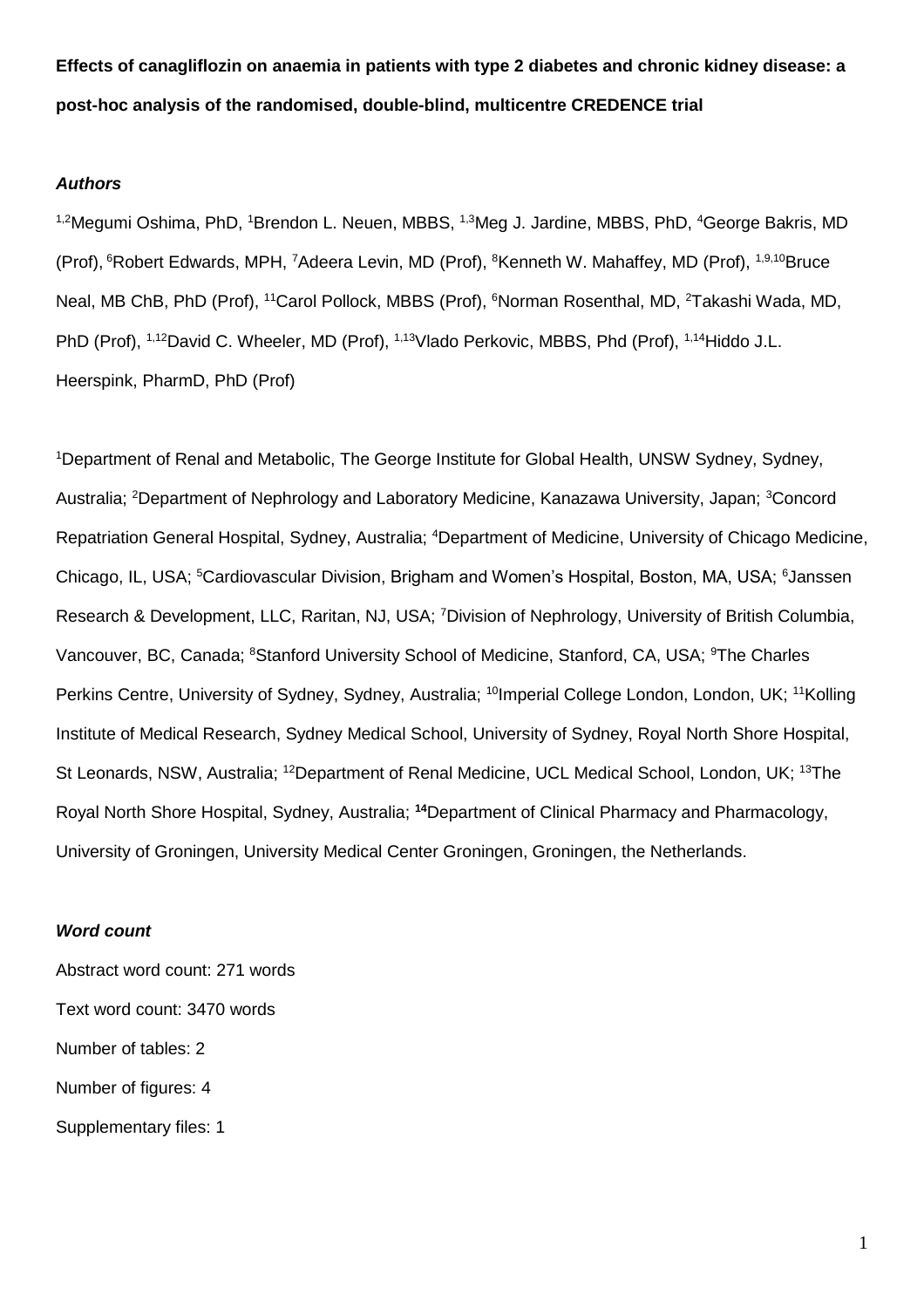## **Research in Context**

#### *Evidence before this study*

Search criteria: We searched PubMed from January 1, 1990, to July 31, 2020 for all publications with the search terms 'SGLT2', 'SGLT2 inhibitor', 'anaemia', 'blood transfusion' 'chronic kidney disease', 'nephropathy', 'erythropoietin', 'erythropoietin alpha' and 'erythropoiesis stimulating agent'.

Anaemia is a frequently occurring complication of chronic kidney disease. Observational studies have shown that anaemia is a strong and independent predictor of progression of chronic kidney disease (CKD), cardiovascular morbidity and mortality. Previous trials have shown that raising haemoglobin levels with erythropoietin stimulating agents did not decrease the risk of cardiovascular or kidney outcomes in patients with CKD with or without type 2 diabetes. Sodium glucose co-transporter 2 (SGLT2) inhibitors have cardiovascular and kidney benefits in people with type 2 diabetes, as demonstrated in large cardiovascular and kidney outcome trials and registries from clinical practice. Small and short-term studies have shown that SGLT2 inhibitors enhance erythropoiesis and increase red cell mass. Additionally, sustained increases in haematocrit and haemoglobin are consistently reported in clinical trials with SGLT2 inhibitors. It is however unknown if long-term treatment with SGLT2 inhibitors decrease the risk of anaemia.

## *Added value of this study*

In this post-hoc analysis of the CREDENCE trial of 4401 participants with type 2 diabetes and CKD, we found that canagliflozin statistically significantly reduced the incidence of anaemia events or initiation of treatment for anaemia compared to placebo over a median follow-up of 2·6 years. These effects were consistent across various subgroups of participants. Furthermore, canagliflozin increased haemoglobin, haematocrit, and erythrocyte count. Proportional effects of canagliflozin on haemoglobin were greater than effects on serum albumin suggesting that direct effects on erythropoiesis contributed to the observed increases in haemoglobin.

## *Implications of all the available evidence*

In addition to the benefits for kidney and cardiovascular outcomes, the available evidence suggests that canagliflozin may reduce the risk of anaemia and minimise the need for erythropoiesis stimulating agents and other treatment for anaemia in patients with type 2 diabetes and CKD.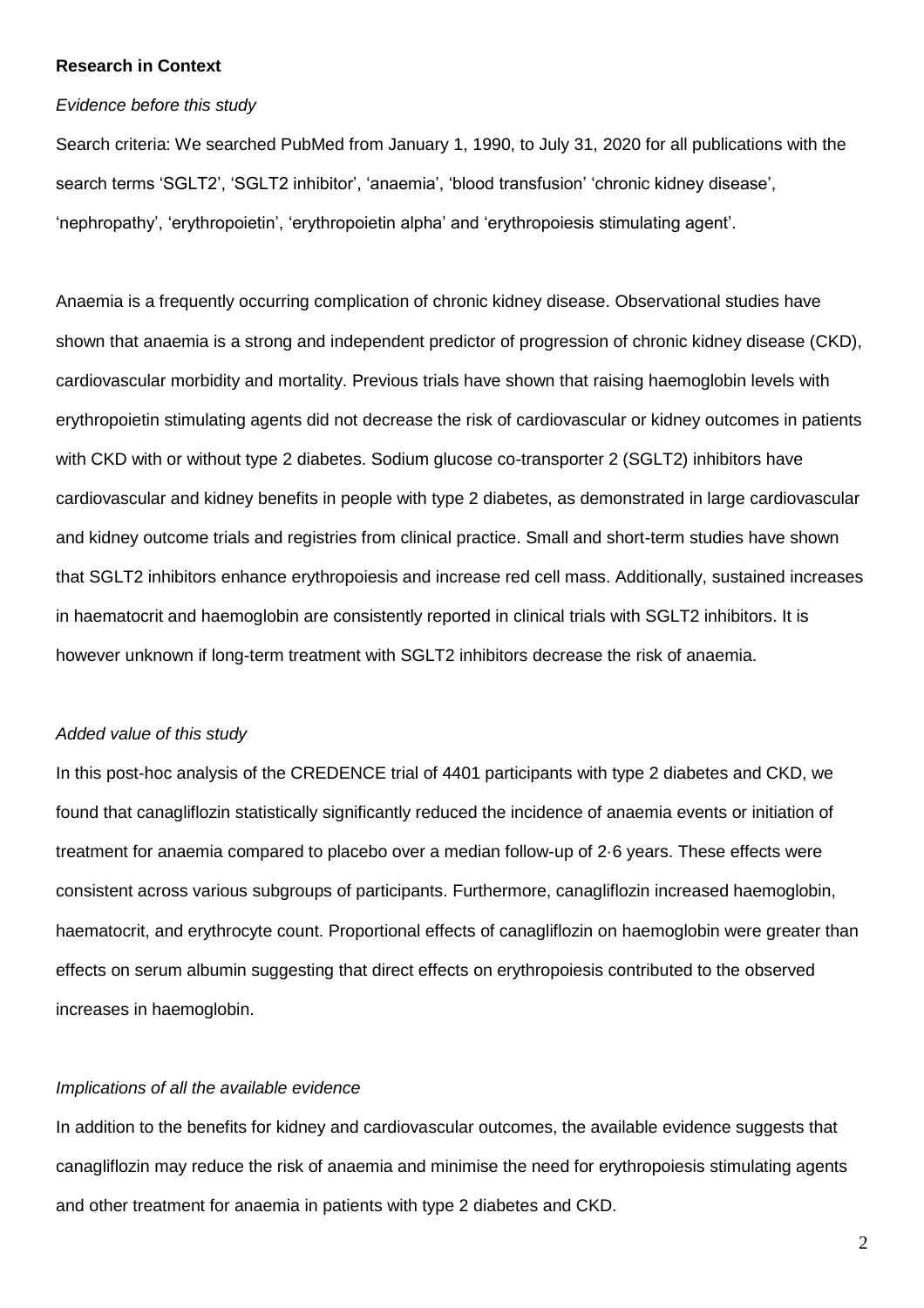## **Abstract**

## *Background*

Sodium glucose co-transporter 2 inhibitors may enhance erythropoiesis and red cell mass. We assessed the long-term effects of canagliflozin on anaemia-related outcomes..

## *Methods*

In this post-hoc analysis of the randomised double-blind CREDENCE trial (ClinicalTrials.gov NCT02065791) of 4401 people with type 2 diabetes and chronic kidney disease (CKD), we assessed the effects of canagliflozin (100 mg) versus placebo on haemoglobin and haematocrit using linear mixed effects models. The effect of canagliflozin versus placebo on the composite outcome of investigator reported anaemia or treatment for anaemia was also estimated using Kaplan-Meier analysis and Cox regression models. All analyses were done according to the principle of intention to treat**.**

## *Findings*

Mean haemoglobin was 132·0g/L (SD 17·7), 36% had anaemia (defined as haemoglobin <130g/L in men or <120g/L in women), and 0.7% used erythropoiesis-stimulating agents (ESA) at baseline. During a median follow-up of 2.6 years, mean haemoglobin and haematocrit were 7.1g/L (95%CI 6.4–7.8) and 2.4% (2.2–2.6) higher in participants receiving canagliflozin versus placebo. Overall, 358 participants reported anaemia events, 343 initiated iron preparations, 141 initiated ESA, and 104 received blood transfusion. Compared to placebo, canagliflozin reduced the risk of the composite outcome of anaemia events or initiation of treatment for anaemia by 35% (HR 0·65, 95%CI 0·55–0·77; p<0·0001). Canagliflozin also individually reduced anaemia events (HR 0·58, 95%CI 0·47–0·72; p<0·0001), initiation of iron preparations (HR 0·64, 95%CI 0·52–0·80; p<0·0001), and need for ESA (HR 0·65, 95%CI 0·46–0·91; p=0·012).

## *Interpretation*

These data suggest that canagliflozin reduces the risk of anaemia-related outcomes, including the need for ESA, among patients with type 2 diabetes and CKD.

## **Funding**

Janssen Research & Development, LLC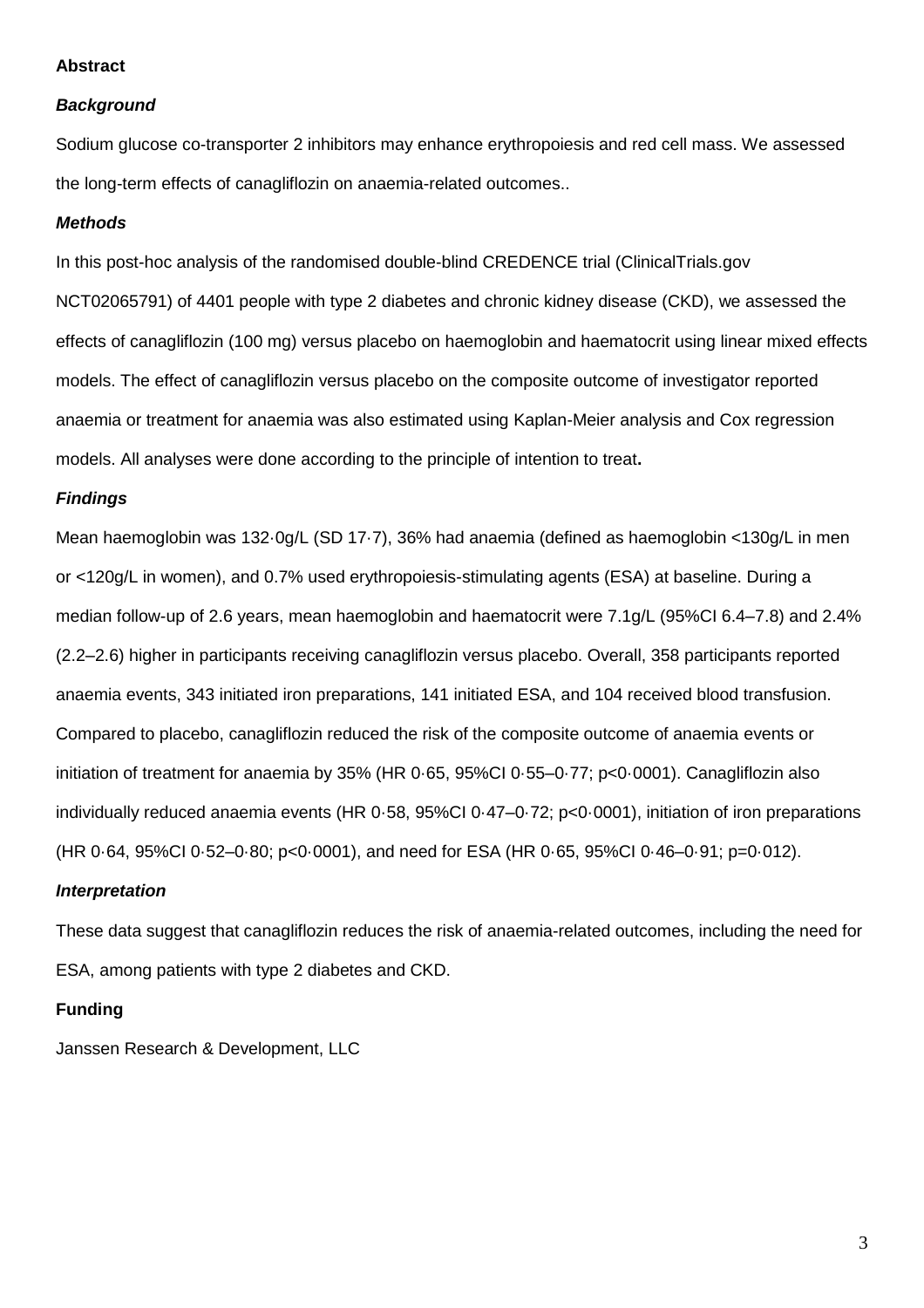#### **Introduction**

Approximately 40% of patients with type 2 diabetes will develop chronic kidney disease (CKD), and these individuals are at high risk of progression to end-stage kidney disease (ESKD).<sup>1,2</sup> Anaemia occurs frequently in people with type 2 diabetes and CKD and its prevalence increases as estimated glomerular filtration rate (eGFR) declines.<sup>3,4</sup> Anaemia is an independent risk marker for kidney and cardiovascular outcomes and is associated with cognitive impairment and a poor quality of life.<sup>5</sup> The management of anaemia in CKD consists of iron therapy and synthetic derivatives of recombinant erythropoietin (EPO).<sup>6</sup> Although correction of CKD related anaemia with EPO reduces the need for blood transfusion, EPO does not reduce the risks of kidney or cardiovascular outcomes in patients with CKD.<sup>7,8</sup> Novel treatments to manage anaemia in patients with type 2 diabetes and CKD are therefore desired.

Canagliflozin, a sodium glucose co-transporter 2 (SGLT2) inhibitor, increases urinary glucose excretion and improves glycaemic control in patients with type 2 diabetes.<sup>9-11</sup> Because SGLT2 inhibitors simultaneously inhibit reabsorption of sodium and glucose in the proximal tubule, a mild diuretic effect has been observed which has been associated with contraction of plasma volume, improvements in blood pressure and body weight, and increases in haematocrit.<sup>12,13</sup> The elevation in haematocrit is commonly attributed to haemoconcentration, but SGLT2 inhibitors also cause a transient rise in EPO and increase in reticulocyte count, which together also increase haematocrit and haemoglobin in a volume independent manner.<sup>12,14</sup> These effects on erythropoiesis suggest that SGLT2 inhibitors may reduce the incidence of anaemia.

The aim of this post-hoc analysis from the Canagliflozin and Renal Events in Diabetes with Established Nephropathy Clinical Evaluation (CREDENCE) trial was to determine the effects of canagliflozin on haematological parameters and anaemia-related outcomes in patients with type 2 diabetes and CKD.

## **Methods**

## *Study design and participants*

This study analysed data from the CREDENCE trial, a multicentre, double-blind, placebo-controlled, randomised trial evaluating the effects of canagliflozin on kidney outcomes in subjects who had type 2 diabetes and CKD and were at least 30 years of age. The CREDENCE trial is registered with ClinicalTrials.gov, number NCT02065791 and the trial protocol including a detailed description of the trial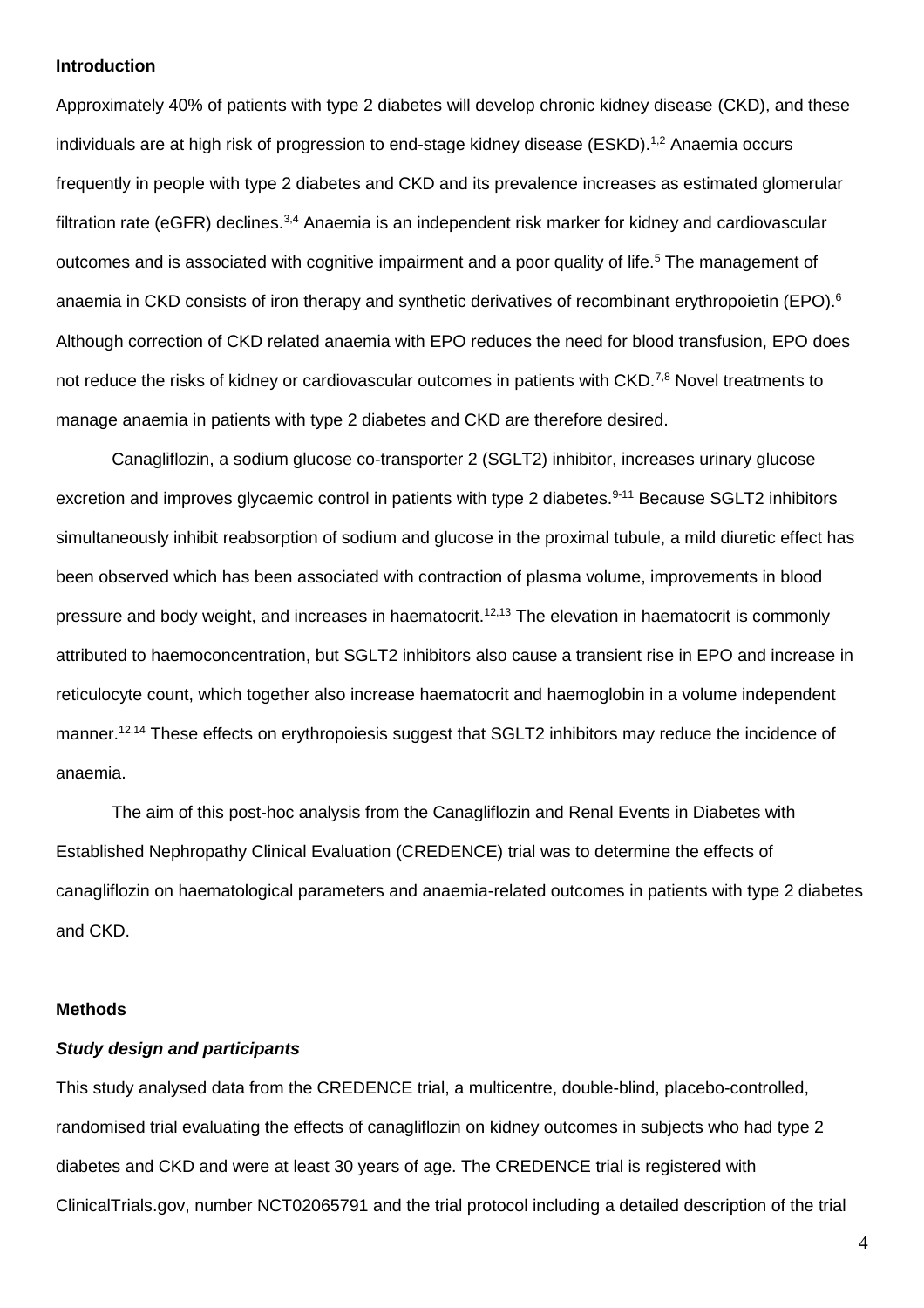design and statistical analysis plans has been published previously along with the primary CREDENCE trial article (Supplemental document).11,15 In brief, 4401 individuals underwent randomisation at 690 sites in 34 countries between March 2014 and May 2017. Patients were eligible if they were ≥30 years of age and had type 2 diabetes with a glycated haemoglobin level of 6.5 to 12.0%. They were also required to have CKD, defined as eGFR of 30 to <90 mL/min/1.73 m<sup>2</sup> and urinary albumin-to-creatinine ratio of >300 to 5000 mg/g (>33.9 to 565.6 mg/mmol). All the participants received a stable dose of renin-angiotensin-aldosterone system inhibitors for at least 4 weeks before randomisation.

Participants were randomised to receive oral canagliflozin 100 mg daily or matching placebo using randomly permuted blocks with stratification by screening eGFR categories (30-<45, 45-<60, and 60-<90  $mL/min/1.73$  m<sup>2</sup>). The use of other background therapy for glycaemic management and control of cardiovascular risk factors were recommended in accordance with local guidelines. The median total followup period was 2·6 years until the last trial visits (either in-clinic or telephone) which occurred by October 30, 2018. Local institutional ethics committees approved the trial protocols at each site. All participants provided written informed consent. The trial was conducted according to the principles outlined in the Declaration of Helsinki.

## *Procedures*

MO searched data from the CREDENCE trial database held by The George Institute in Sydney, NSW, Australia. Haemoglobin, haematocrit, erythrocyte count as well as total protein and serum albumin, as surrogates for volume status, were measured during the study by a central laboratory. We used two approaches to identify anaemia outcomes. First, we searched the adverse events database for records including permutations of the word "anaemia" or "cytopenia". Adverse events of anaemia were spontaneously reported by the investigator. The definition of anaemia includes the preferred terms of "anaemia" in the Medical Dictionary for Regulatory Activities (MedDRA). Second, we searched the concomitant medications database for recorded post-randomisation treatments used for the management of anaemia including iron preparations, erythropoiesis stimulating agents (ESAs), and red blood cell transfusion. The initiation of iron preparations or ESA was defined as use of either post-randomisation with no documented use at baseline.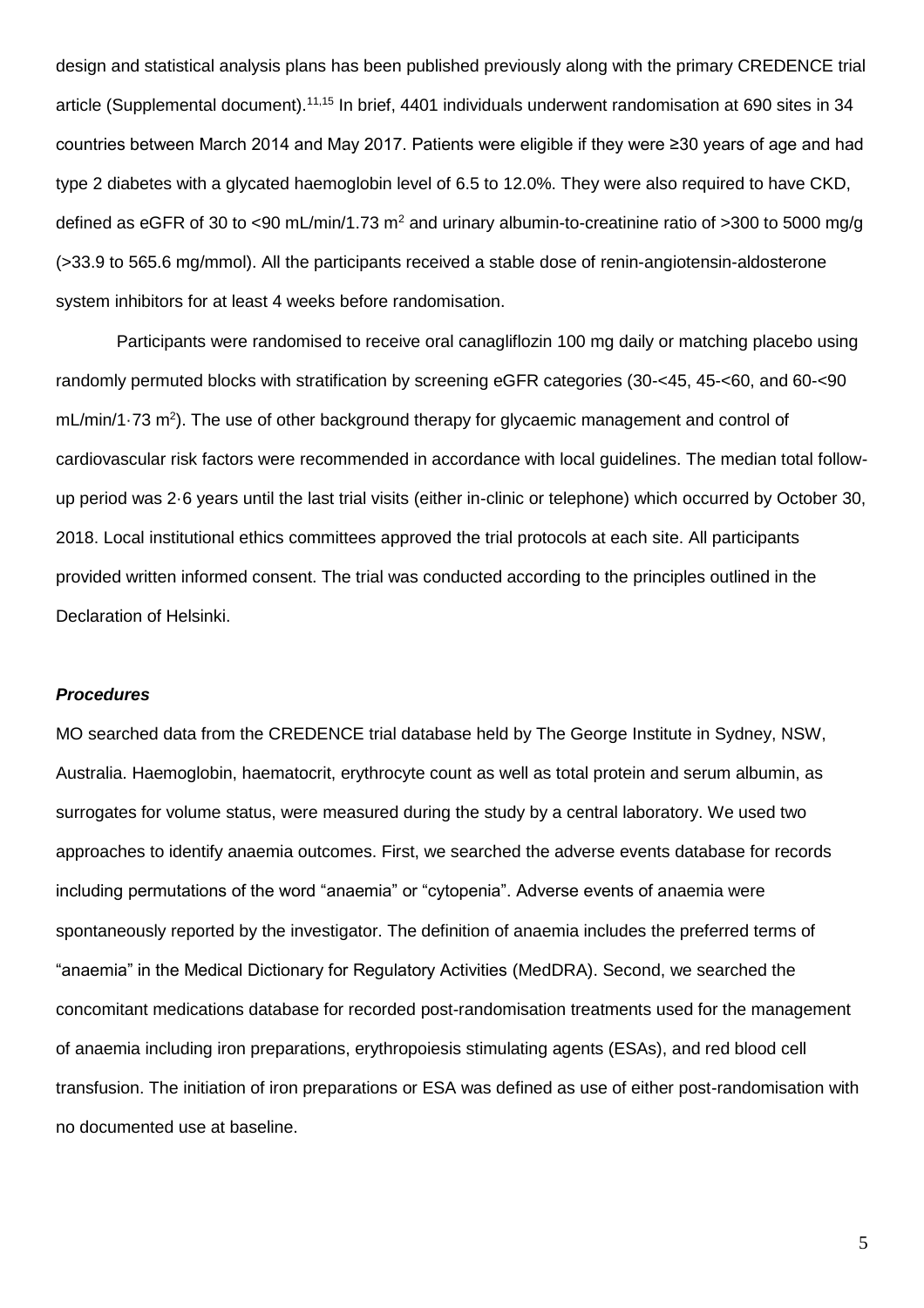## *Outcomes*

The primary outcome of this post-hoc analysis was a composite of an investigator reported anaemia event or the initiation of treatment for anaemia; anaemia events alone; initiation of iron preparations; initiation of ESA; or red blood cell transfusion. The secondary outcomes were new-onset anaemia defined as a postrandomisation haemoglobin of <130 g/L in men or <120 g/L in women according to the world health organization [WHO] guideline<sup>16</sup> in those without anaemia or not receiving treatment for anaemia at baseline; severe anaemia defined as a post-randomisation haemoglobin of <100 g/L in those with baseline haemoglobin of ≥100 g/L and not receiving treatment for anaemia; and correction of anaemia defined as post-randomisation haemoglobin of ≥130 g/L in men or ≥120 g/L in women in those with anaemia (haemoglobin of <130 g/L in men or <120 g/L in women) at baseline. These outcomes were chosen prior to this analysis. The primary endpoint was defined in accordance with previous trials for anaemia management. 17,18

## *Plasma volume calculation*

Baseline plasma volume was estimated using the Kaplan-Hakim formula<sup>19</sup>: plasma volume (1haematocrit)\*(a+[b\*weight(kg)]), where haematocrit is a fraction, and a=1530 in males and 864 in females, and b=41 in males and 47.9 in females. This formula was derived from curve-fitting analytics in comparison to direct plasma volume measurement and was validated in a historic cohort of patients with CKD.<sup>20,21</sup>

## *Statistical analyses*

Since this analysis was post hoc, no power calculation was done a priori. However, a study of 4401 individuals with equal randomisation that records 573 events provides more than 90% power (two-sided α=0·05) to detect a 12% or greater reduction in the relative risk ratio of anaemia outcomes. All analyses were done according to the principle of intention to treat.

Baseline characteristics were summarised in the canagliflozin and placebo group. Continuous variables were reported as means with SDs for variables with approximately symmetrical distributions. Results for variables with skewed distributions were presented as median and interquartile range (IQR).

Mean changes from baseline in haemoglobin, haematocrit, erythrocyte count, total protein, and serum albumin over time were analysed using linear mixed effects models with a restricted maximum likelihood (REML)-based repeated measures up to week 182. The models included the fixed, categorical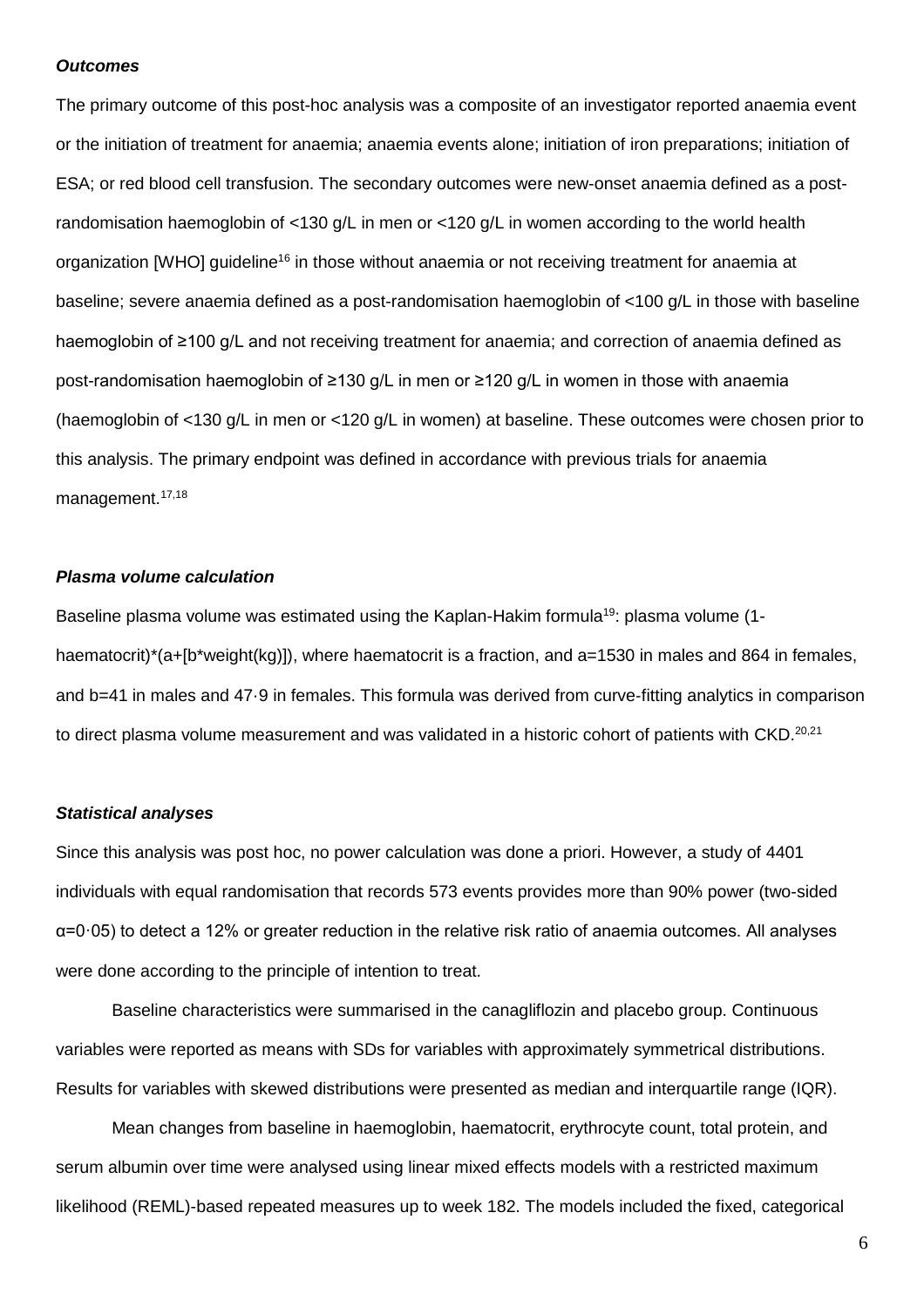effects of treatment, trial visit, category of eGFR at screening, and treatment-by-visit interaction, as well as the continuous, fixed covariates of baseline value and baseline value-by-visit interaction. An unstructured covariance structure was used to model the within-patient errors. We also evaluated mean percentage changes from baseline in these values using linear mixed effects models described above. Effects of canagliflozin versus placebo on mean change in haemoglobin were determined for baseline patient subgroups defined by age (<65 or ≥65 years), sex, anaemia (haemoglobin <130 g/L in men or <120 g/L in women), haemoglobin (<100, 100 to <120, 120 to <130, or ≥130 g/L), haematocrit (<median or ≥median; 0·41 in men or 0·38 in women), estimated plasma volume (<median or ≥median; 2952 mL in men or 2791 mL in women), baseline treatment of anaemia (iron preparations or ESA), race, smoking habit, history of hypertension and cardiovascular disease, duration of diabetes (<15 or ≥15 years), body-mass index (<30 or ≥30 kg/m<sup>2</sup> ), systolic blood pressure (<140 or ≥140 mmHg), glycated haemoglobin (<8 [64] or ≥8% [64 mmol/mol]), total protein (<60 or ≥60 g/L), serum albumin (<35 or ≥35 g/L), eGFR (30-<45, 45-<60, or 60- <90 mL/min/1·73 m<sup>2</sup>), urinary albumin-to-creatinine ratio (<1000 or ≥1000 mg/g), and diuretic use. The interaction was assessed by adding treatment by subgroup interaction terms to the relevant models with no correction of multiplicity.

We estimated the effects of canagliflozin versus placebo on anaemia from a Kaplan-Meier analysis with Cox proportional hazards models to determine hazard ratios (HR) and 95% CIs. Analyses were stratified by eGFR categories at screening as pre-specified for the main analysis.<sup>11</sup> We investigated the consistency of treatment effects across baseline participant subgroups defined above.

To assess the associations between an anaemia event and subsequent risks of kidney, cardiovascular, and safety events, we performed multivariable Cox proportional hazards models to estimate HR and 95% CIs for kidney, cardiovascular, and safety events in participants who experienced the primary anaemia outcome and those who did not.

All analyses were conducted using SAS, version 9.4 and Stata, version 15. A two-sided p value <0.05 was considered statistically significant and no adjustment was made for multiplicity.

#### *Role of Funder*

The CREDENCE trial was sponsored by Janssen Research and Development and was overseen by an independent steering committee, which involved non-voting members from the sponsor. The steering committee oversaw the design of the trial, the conduct of the study and the management and analysis of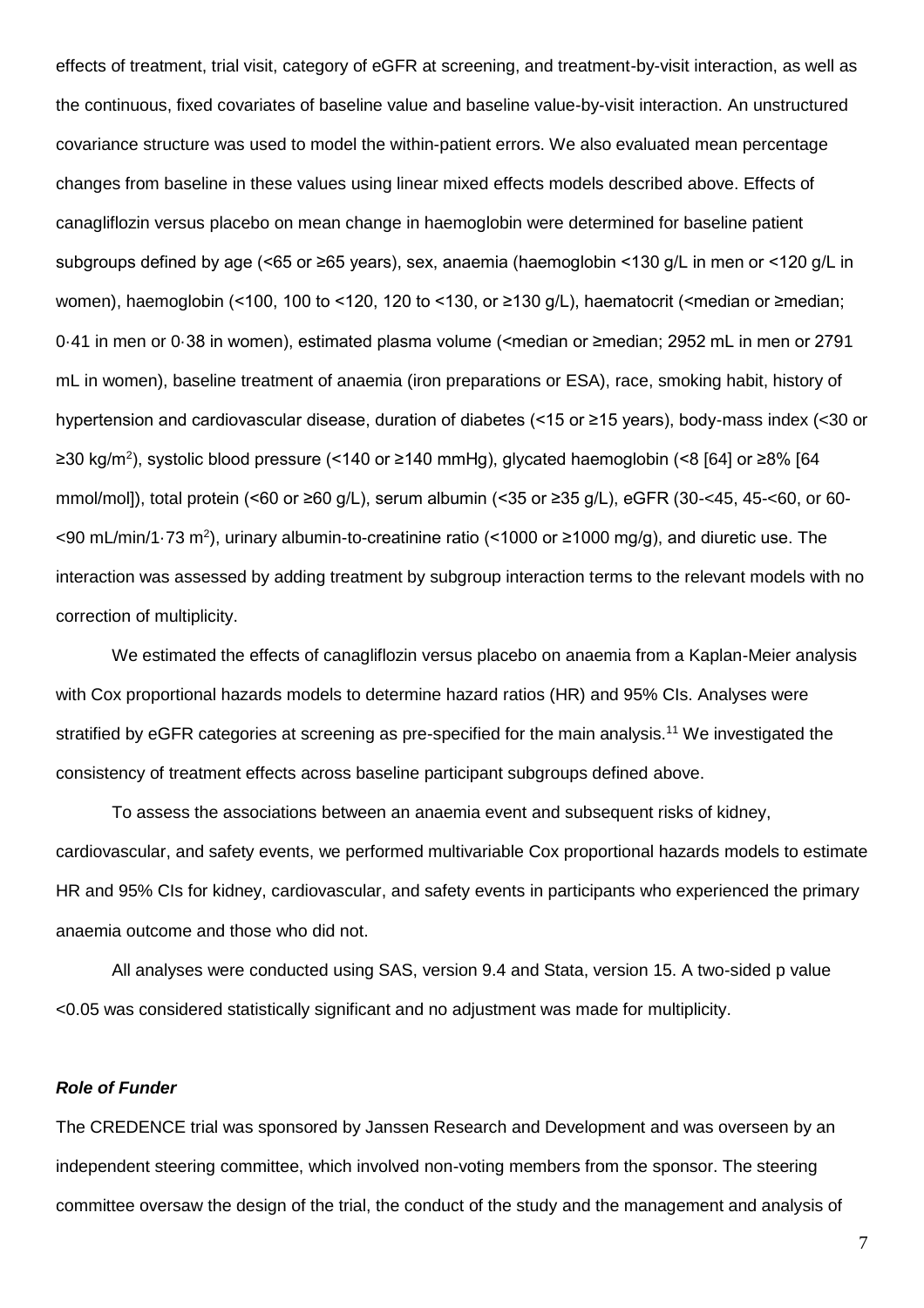the data. The sponsor was involved in the design of the study, the collection and analysis of the data and the writing of the report. All authors had full access to the data. MO and HJLH had full access to all of the data and the final responsibility for the decision to submit for publication.

## **Results**

The CREDENCE trial population consisted of 4401 participants randomly assigned to canagliflozin (n=2202) or matching placebo (n=2199). At baseline, mean haemoglobin was 132·0 g/L (SD 17·7), haematocrit 40 $\cdot$ 4% (5 $\cdot$ 3), and erythrocyte count  $4\cdot47\times10^{12}$ /L (0 $\cdot$ 58). 1599 (36%) participants had anaemia (haemoglobin <130 g/L in men or <120 g/L in women) and 117 (3%) participants had severe anaemia (haemoglobin <100 g/L) at baseline (table 1). Iron use was recorded at baseline in 233 (5%) participants and ESA in 33 (0·7%) participants. Mean haemoglobin and haematocrit were lower in women (136.4 g/L [SD 17·3] and 38·2% [4·6]) compared with men (136·4 g/L [17·3] and 41·5% [5·3]), and the proportion of participants who had anaemia was higher in women (n=612 [41%]) compared with men (n=987 [34%]).

There were 4395 participants who had a haemoglobin measurement at baseline and 4048 participants who had at least one measurement during follow-up. In both the canagliflozin and placebo group, mean baseline haemoglobin was lower in women, Black or African Americans, Asians, nonsmokers, those with lower levels of body-mass index, eGFR, serum albumin, and total protein, higher levels of estimated plasma volume, and albuminuria, no history of cardiovascular disease, and longer duration of diabetes (table 2).

Mean values of haemoglobin, haematocrit, and erythrocyte count increased after randomisation and remained higher in those treated with canagliflozin than those treated with placebo during follow-up. Haemoglobin, haematocrit and erythrocyte count declined in both groups after month 12 (figure 1A-C). Compared with placebo, mean haemoglobin, haematocrit, and erythrocyte count was 7·1 g/L (95% CI 6·4– 7.8), 2.4% (2.2–2.6), and  $0.25 \times 10^{12}$ /L (0.23–0.27) higher respectively in the canagliflozin group. Increase in haemoglobin was greater in men and smokers (p for interaction 0·0004 and 0·016; table 2). The effect of canagliflozin on haemoglobin was consistent regardless of baseline haemoglobin and haematocrit levels or estimated plasma volume status and independent of the presence or absence of anaemia (all p values for interaction >0·05; table 2). Canagliflozin also increased serum albumin and total protein compared to placebo (figure 1D/1E). The proportional effect of canagliflozin on haemoglobin (+5·40%), haematocrit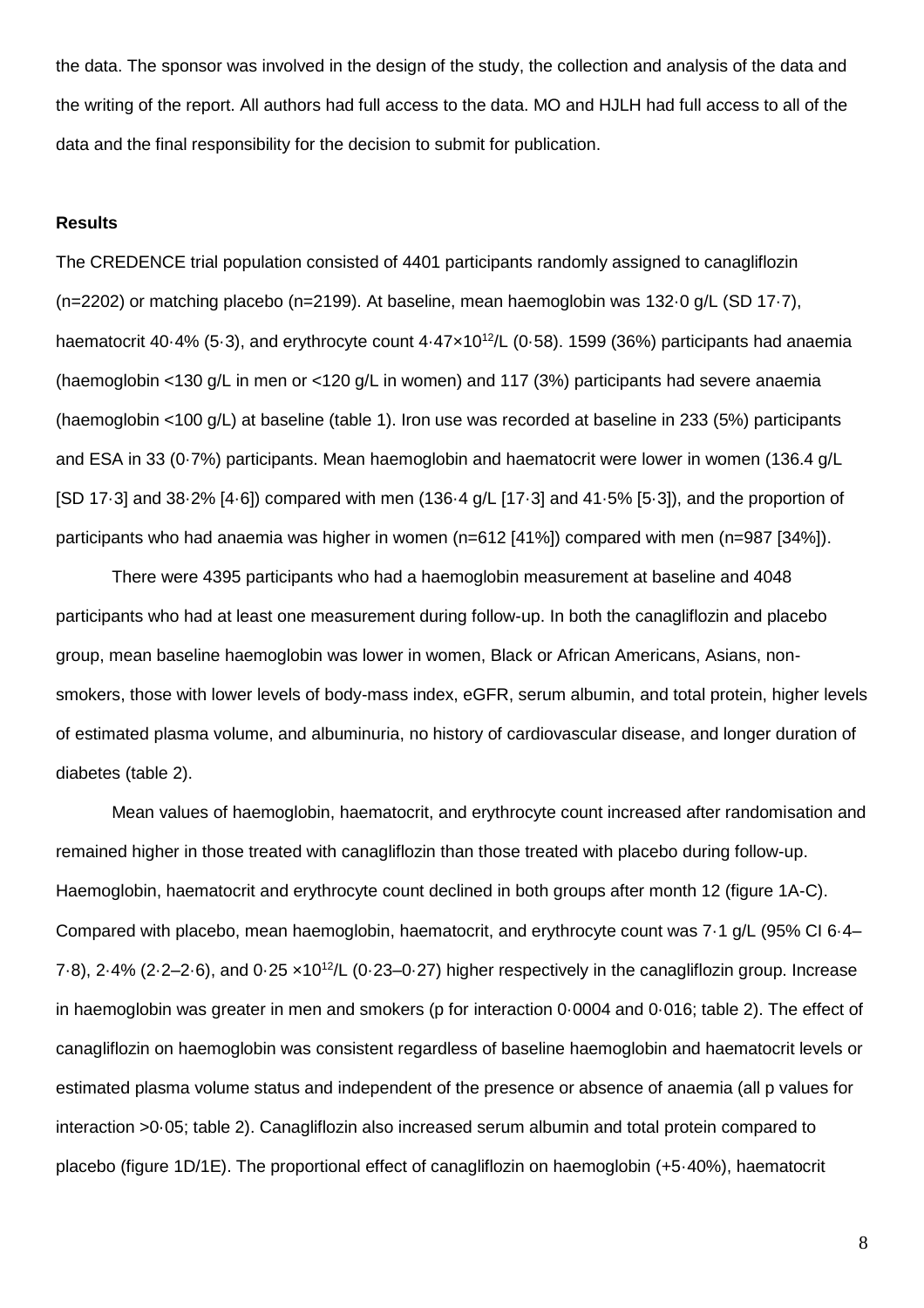(+6·00%), and erythrocyte count (+5·58%) were larger compared to the effects on total protein (+1·87%) or serum albumin (+2·60%; figure 1F).

During a median follow-up of 2·62 (IQR 2·11–3·09) years, 573 participants experienced the composite outcome of an investigator reported anaemia event or initiation of treatment for anaemia; 358 experienced an investigator reported anaemia event (of which 38 [10·6%] required or prolonged hospitalization [Supplemental table 1]), 343 initiated iron preparations, 141 commenced an ESA, and 104 received red blood cell transfusion. Among participants who had anaemia events, the types of anaemia and drug action were similar between the canagliflozin and placebo groups (Supplemental table 1). There was no documented record of anaemia of malignant disease.

Canagliflozin reduced the risk of anaemia events or initiation of treatment for anaemia compared to placebo (41·2 versus 63·0 patients with an event per 1000 patient-years; HR 0·65, 95% CI 0·55–0·77; p<0·0001; figure 2 and 3). The effect on the anaemia composite outcome was greater in those not receiving a diuretic compared to those receiving a diuretic at baseline and in smokers (p for interaction 0·018 and 0·029 respectively; figure 4). There was no evidence that the effect of canagliflozin varied by other subgroups defined by baseline demographics or clinical characteristics (figure 4; all p values for interaction >0·13). Similar effect estimates were observed when the components of the composite anaemia endpoint were analysed. Compared to placebo, canagliflozin reduced anaemia events alone (23·9 versus 41·1 patients with an event per 1000 patient-years; HR 0·58, 95% CI 0·47–0·72; p<0·0001); the initiation of iron preparations (24·4 versus 37·9 patients with an event per 1000 patient-years, HR 0·64, 95% CI 0·52– 0·80; p<0·0001) and the initiation of ESA (9·8 versus 15·1 patients with an event per 1000 patient-years, HR 0.65, 95% CI 0.46–0.91; p=0.012). The numerical effect on the need for blood transfusion was consistent with the other components of the anaemia outcomes although there were very few of these events (9·5 versus 10·6 patients with an event per 1000 patient-years, HR 0·89, 95% CI 0·62–1·29;  $p=0.55$ ).

In participants without anaemia and not receiving treatment for anaemia at baseline, canagliflozin reduced the risks of new-onset anaemia (84·2 versus 165·6 patients with an event per 1000 patient-years, HR 0·48, 95% CI 0·41–0·55; p<0·0001; supplemental figure 1). Canagliflozin also reduced the risk of severe anaemia (19·2 versus 37·8 patients with an event per 1000 patient-years, HR 0·50, 95% CI 0·39– 0·64; p<0·0001) compared to placebo. In contrast, among participants with anaemia at baseline, correction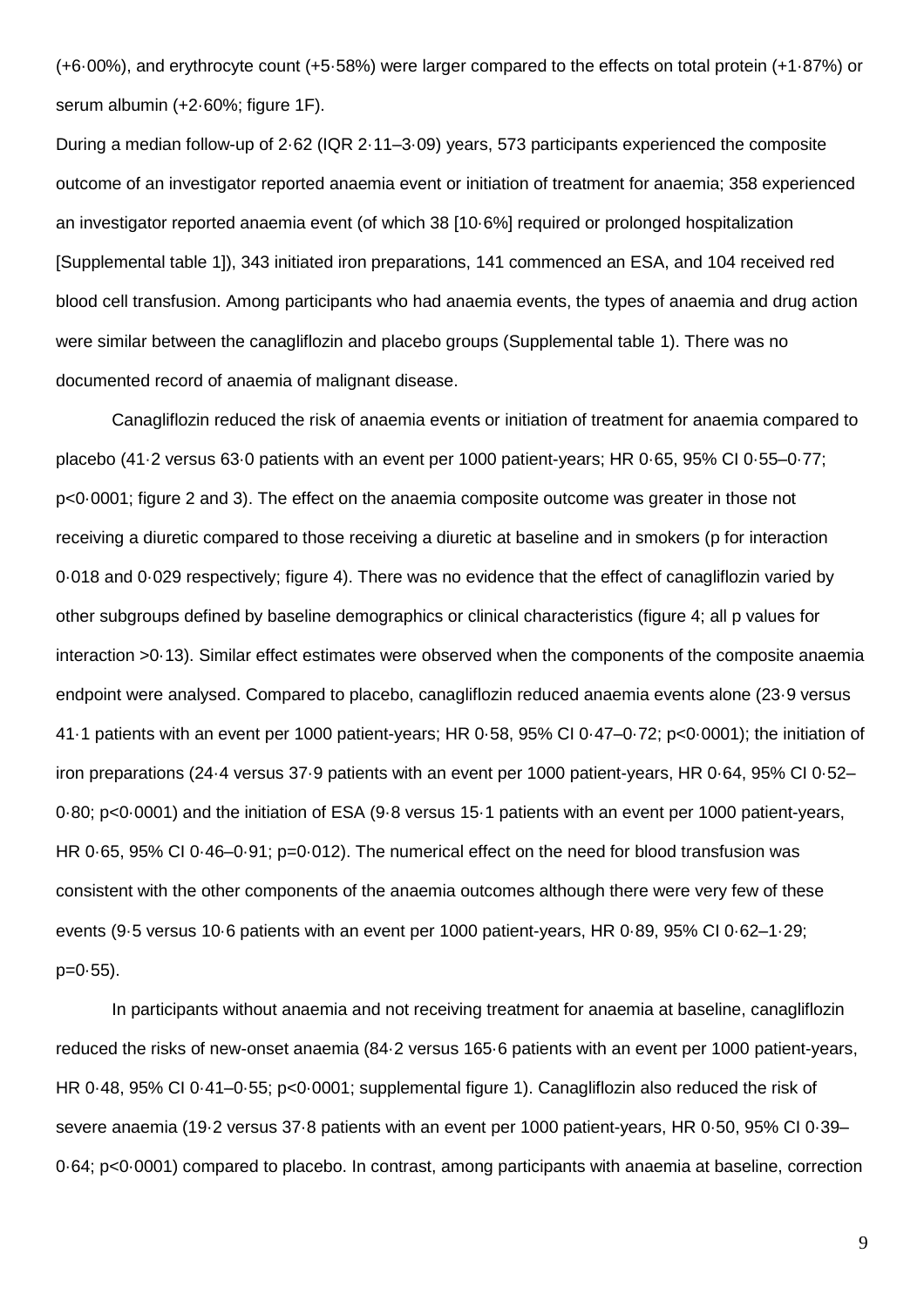of anaemia occurred more frequently in participants assigned to canagliflozin (275·6 versus 109·8 patients with an event per 1000 patient-years; HR 2·59, 95% CI 2·18–3.08; p<0·0001).

In the additional analysis, kidney, cardiovascular, and safety events occurred more frequently in participants who experienced the primary anaemia outcome compared with those who did not (Supplemental table 2).

## **Discussion**

Previous generally short-term and small studies demonstrated that SGLT2 inhibitors increase haemoglobin and haematocrit in patients with type 2 diabetes and relatively normal kidney function.12-14,22 Whether these effects persist during long-term treatment and reduce the risk of anaemia in patients with type 2 diabetes and CKD has been unknown. In this post-hoc analysis of the CREDENCE trial, we observed that the effects of canagliflozin on haemoglobin and haematocrit persist over a median of 2.6 years and that canagliflozin reduces the risk of anaemia related outcomes in patients with type 2 diabetes and CKD, including initiation of erythrocyte stimulating agents.

The main finding in this study was that canagliflozin statistically significantly reduced the risk of anaemia or initiation of treatment for anaemia. No study has yet assessed the impact of SGLT2 inhibitors on anaemia related clinical events. The CREDENCE trial, the largest and only kidney outcome study of an SGLT2 inhibitor to date, enrolled participants with established CKD who were therefore at high risk of developing anaemia. This allowed us to robustly assess the effect of canagliflozin on a range of anaemia related outcomes. Although this study is a post-hoc analysis, the strength and consistency of the observed effects on a range of anaemia related outcomes and the comparability of findings across participants with different baseline characteristics suggest a real and long-term protective effect of canagliflozin on anaemia in people with type 2 diabetes, including minimising the need for erythrocyte stimulating agents. These findings also raise the possibility that a drug originally developed as a glucose lowering agent may have an additional value as an adjunct therapy for anaemia in patients with CKD. To provide the evidence required to support clinical practice, these data require confirmation in a prospective clinical trial.

SGLT2 inhibition leads to a contraction in plasma volume as a result of mild diuretic effects.<sup>12,23</sup> The increase in haemoglobin and haematocrit can thus be attributed at least in part to plasma volume contraction. Notably, there was only a small increase in serum albumin and total protein in the canagliflozin group. The proportional larger effects of canagliflozin on haemoglobin and haematocrit compared to serum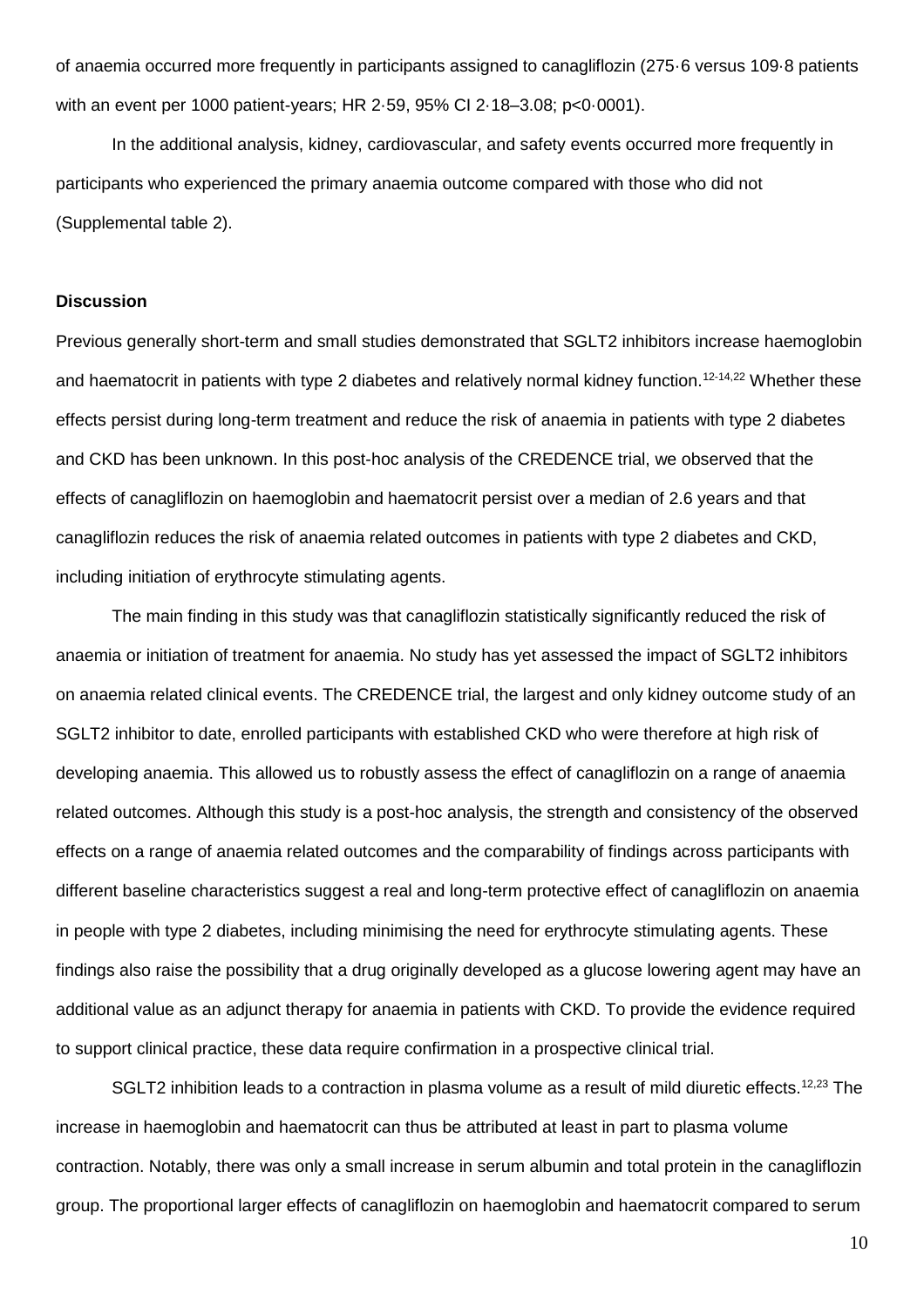albumin and total protein were observed in a pooled analysis of clinical trials with the SGLT2 inhibitor dapagliflozin.<sup>24</sup> These data suggest that the increases in haemoglobin and haematocrit are not attributable to plasma volume contraction alone and support a possible direct effect of canagliflozin on erythropoiesis. This is further supported by the consistent effects of canagliflozin on haemoglobin regardless of baseline haemoglobin levels or estimated plasma volume.

SGLT2 inhibitors have been reported to cause a transient increase in EPO 2 to 4 weeks after treatment initiation in patients with type 2 diabetes which is accompanied by an increase in red cell mass and an increase in reticulocyte count,<sup>12,14,25</sup> although EPO and reticulocyte count were not measured in the CREDENCE trial. Increased EPO release has been hypothesized to result from improvements in the hypoxic microenvironment in the proximal tubule.<sup>26</sup> SGLT2 inhibitors decrease adenosine triphosphate (ATP) dependent workload of the proximal tubule cells thereby alleviating metabolic stress and tubulointerstitial hypoxia.<sup>26</sup> This reduction in ATP dependent workload has been thought to reverse EPO non-producing myofibroblasts into EPO producing fibroblasts thereby enhancing erythropoiesis and haematocrit. SGLT2 inhibitors also suppress hepcidin which may lead to an increase in bioavailability and utilization of iron and increased erythropoiesis.<sup>27</sup> Additionally, SGLT2 inhibition causes a shift in sodium reabsorption to the medullary thick ascending limb which increases oxygen demands in distal parts of the tubule. A decrease in oxygen tension in the medulla stimulates hypoxia inducible factor (HIF)-1α which can increase EPO production in a volume independent manner.<sup>28</sup> In this respect it is interesting that HIF-1 $\alpha$ stabilisers have been proven effective in treating anaemia in patients with CKD.<sup>29</sup> Finally, erythropoiesis may be stimulated in a vasopressin dependent manner. As a result of mild diuretic effects, SGLT2 inhibitors increase copeptin, a surrogate marker of vasopressin.<sup>30</sup> In experimental settings of anaemia, vasopressin stimulates EPO release and red cell mass production providing another explanation for the observed increase in haemoglobin and haematocrit in our study.<sup>31</sup> Furthermore, SGLT2 inhibitors restore impaired tubuloglomerular feedback and reduce hyperfiltration in diabetes, which could preserve long-term kidney function and reduce hypoxia.32,33

Prior long-term and large clinical trials of SGLT2 inhibitors have reported similar increase in haemoglobin and haematocrit over follow-up in patients with type 2 diabetes and relatively normal kidney function<sup>13,34,35,36</sup> These studies also demonstrated that changes in haemoglobin and haematocrit from baseline explained nearly half of the effects of SGLT2 inhibitors versus placebo on the risk of cardiovascular death, heart failure, and kidney failure.<sup>34-36</sup> These data suggest a strong association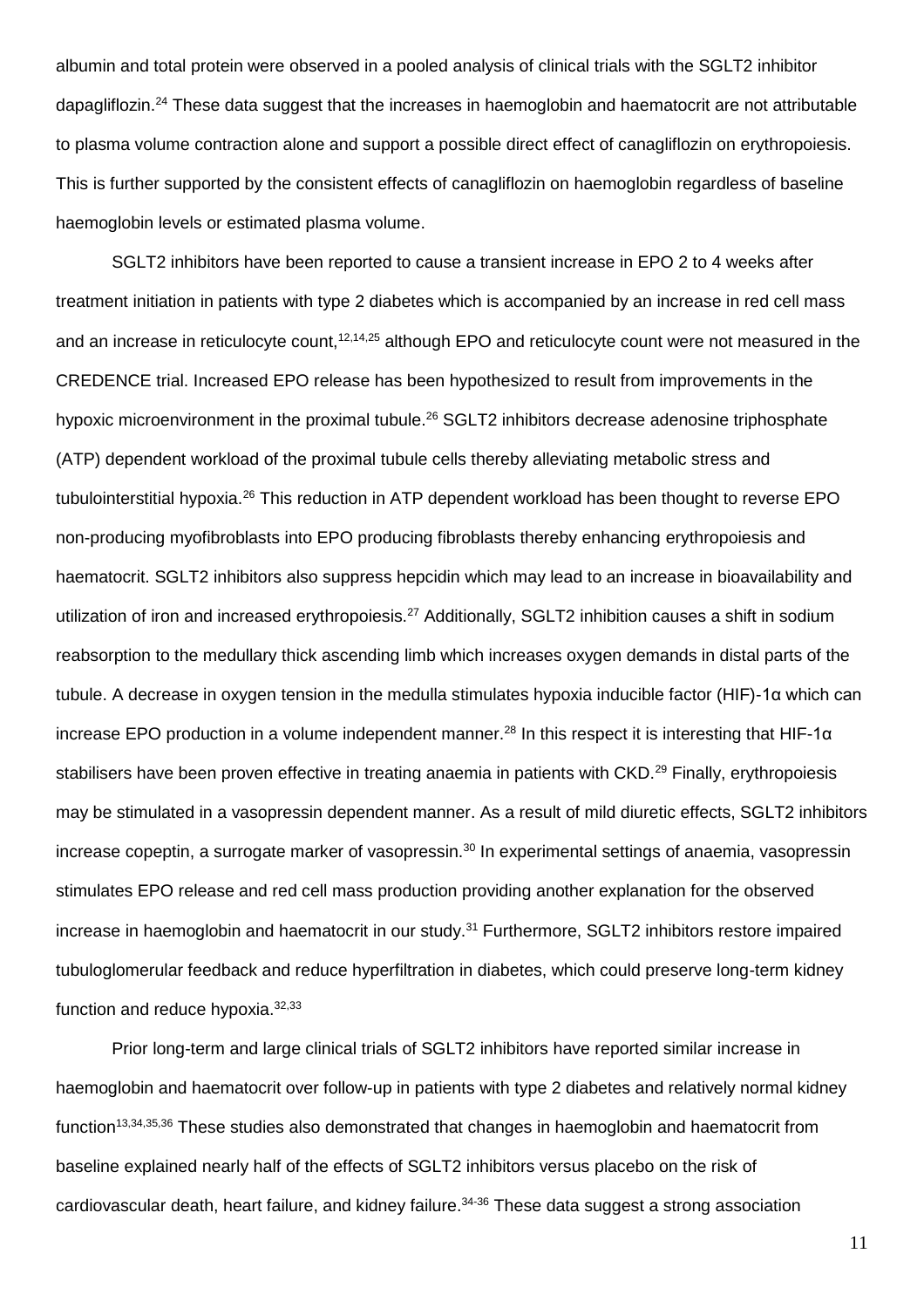between erythropoiesis parameters with cardiovascular and kidney outcomes which is supported by the findings from the current analysis demonstrating that development of anaemia was statistically significantly associated with subsequent risk of kidney and cardiovascular outcomes.

The strengths of our study include the large number of participants, long duration of follow-up, sequential measurements of haemoglobin, and substantial number of anaemia related events. However, our study has several limitations. First, this study was post-hoc and may increase the risk of chance findings resulting from the multiple analyses done. All conclusions can thus only be considered hypothesis generating; as such reported p values were nominal in nature and no adjustment for multiplicity was applied. Another limitation is that the primary outcome consists of a composite of anaemia thresholds as surrogate events as well as initiation of treatment for anaemia which is clinically meaningful to patients and clinicians. Third, we did not measure EPO, reticulocyte count, and iron status, and could not therefore more directly evaluate erythropoiesis. However, several studies have already reported on the erythropoiesis stimulating effects of SGLT2 inhibitors. In addition, the effects of canagliflozin on anaemia outcomes could be in part explained by slowing progressive loss of kidney function rather than direct effects on erythropoiesis. However, the effects of canagliflozin on haematopoietic parameters persisted until the end of the trial despite an approximately 3 mL/min/1.73 m<sup>2</sup>/year decline in eGFR during canagliflozin treatment suggesting that improvements in anaemia outcomes were not solely achieved through preservation of kidney function. Finally, anaemia was not a prespecified or adjudicated endpoint and was captured as part of routine adverse event reporting during the trial. Some anaemia events may have been missed, but such errors would be expected to have occurred non-differentially across active and placebo groups and relative effect estimates should therefore be unbiased.

In conclusion, canagliflozin reduced the risk of anaemia related outcomes, including the need for ESA, and increased haemoglobin in patients with type 2 diabetes and CKD. These findings suggest that canagliflozin could be a novel adjunct therapy for anaemia management in this population. Further prospective studies are required to confirm these observations.

## **Acknowledgments**

This study was funded by Janssen Research & Development, LLC. Canagliflozin has been developed by Janssen Research & Development, LLC, in collaboration with Mitsubishi Tanabe Pharma Corporation. Technical editorial assistance was provided by Elizabeth Meucci, PhD (MedErgy, Yardley, PA, USA), and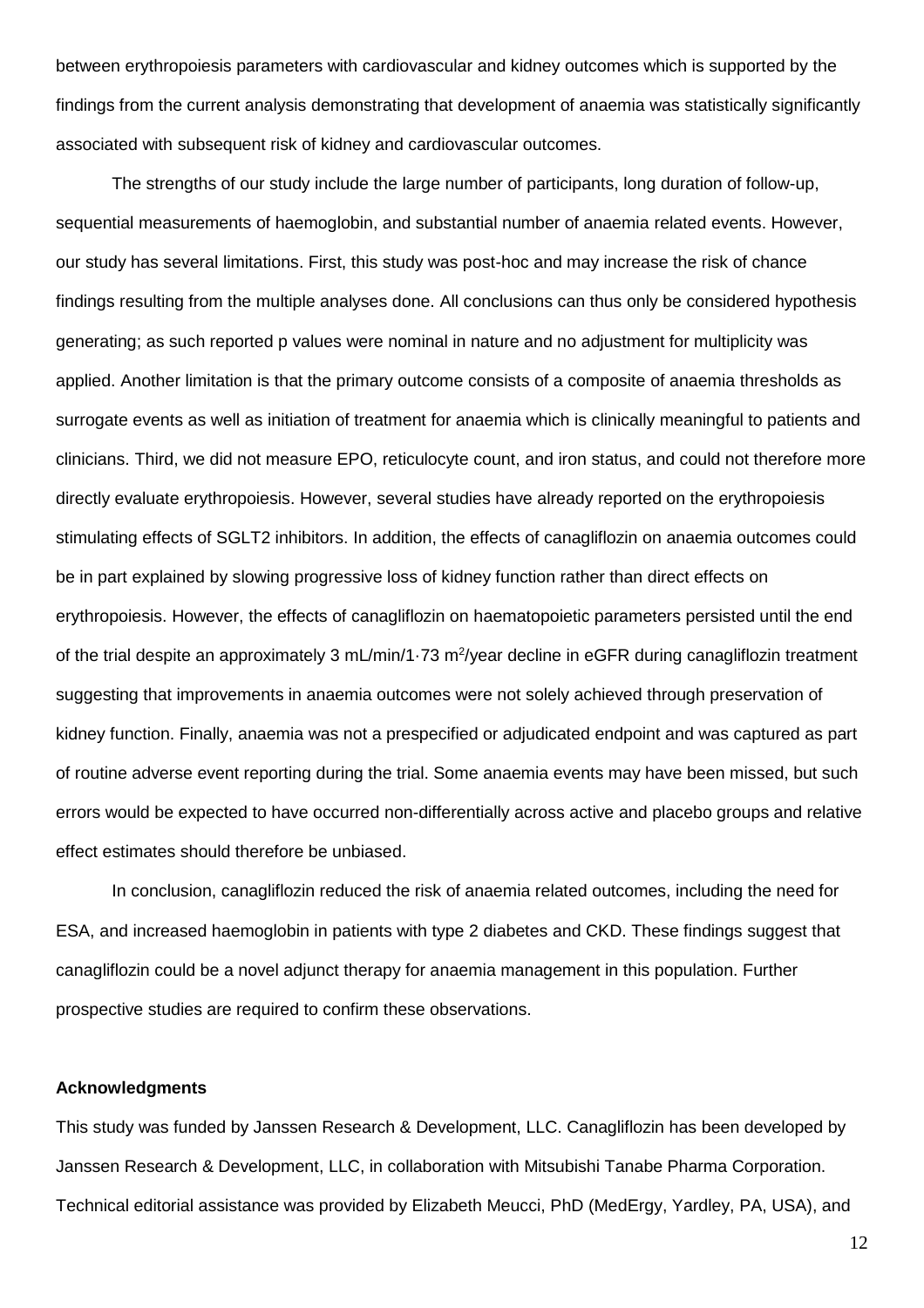was funded by Janssen Scientific Affairs, LLC. We thank all participants, investigators, and trial teams for their participation in the trial.

## **Author contributions**

MO, MJ and HJLH designed the study. MO analysed the data. MO and HJLH wrote the first draft of the manuscript. All authors contributed to the design and conduct of the study and the interpretation of the data. All authors provided input into subsequent drafts and approved the final version for submission. All authors reviewed and approved the manuscript. MO and HJLH had the final responsibility for the decision to submit for publication. All authors reviewed and approved the manuscript.

## **Data sharing**

Data from this study will be made available in the public domain via the Yale University Open Data Access Project (http://yoda.yale.edu/) once the product and relevant indication studied have been approved by regulators in the United States and European Union and the study has been completed for 18 months.

## **Declaration of interest**

M. Oshima is supported by the Japan Society for the Promotion of Science Program for Fostering Globally Talented Researchers.

B.L. Neuen is supported by an Australian National Health and Medical Research Council Postgraduate Scholarship and a University Postgraduate Award from UNSW Sydney; he has received travel support from Janssen.

M.J. Jardine is supported by a Medical Research Future Fund Next Generation Clinical Researchers Program Career Development Fellowship; is responsible for research projects that have received unrestricted funding from Baxter, Amgen, Eli Lilly, and Merck Sharp & Dohme; serves on a steering committee sponsored by CSL; has served on advisory boards sponsored by Akebia, Baxter, Boehringer Ingelheim, MSD, and Vifor; and has spoken at scientific meetings sponsored by Janssen and Amgen, with any consultancy, honoraria, or travel support paid to her institution.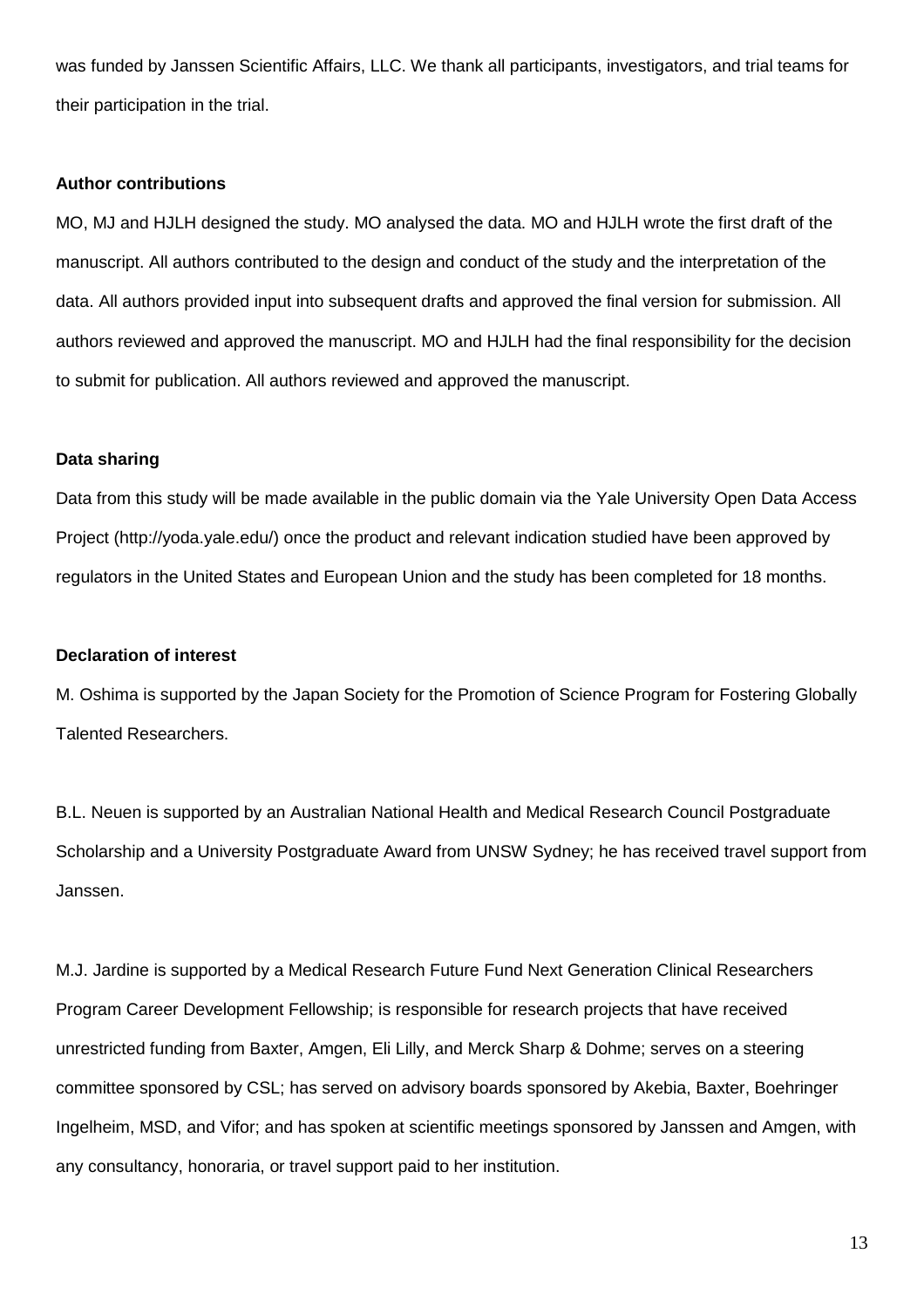G. Bakris has received research funding paid to the University of Chicago for serving as principal investigator on national clinical trials for Bayer, Janssen, and Novo Nordisk; has served as a consultant for Merck, Relypsa, Novo Nordisk, and AstraZeneca; has served on a steering committee for Vascular Dynamics; has served as Editor of the American Journal of Nephrology and Nephrology, Editor-in-Chief of UpToDate, and Nephrology and Hypertension Section Editor of UpToDate; and has served as Associate Editor of Diabetes Care, Hypertension Research, and Nephrology, Dialysis, and Transplantation.

R. Edwards is a full-time employee of Janssen Research & Development, LLC.

A. Levin serves as a scientific advisor to Boehringer Ingelheim, AstraZeneca, and the National Institute of Diabetes and Digestive and Kidney Diseases (NIDDK), is on the data safety and monitoring board for NIDDK, Kidney Precision Medicine, University of Washington Kidney Research Institute Scientific Advisory Committee, and is funded by Canadian Institute of Health Research, and Kidney Foundation of Canada. She has received fees for time as CREDENCE National Coordinator from Janssen, directed to her academic team.

K.W. Mahaffey has received research support from Afferent, Amgen, Apple, Inc, AstraZeneca, Cardiva Medical, Inc, Daiichi, Ferring, Google (Verily), Johnson & Johnson, Luitpold, Medtronic, Merck, National Institutes of Health (NIH), Novartis, Sanofi, St. Jude, and Tenax; and has served as a consultant (speaker fees for continuing medical education events only) for Abbott, Ablynx, AstraZeneca, Baim Institute, Boehringer Ingelheim, Bristol-Myers Squibb, Elsevier, GlaxoSmithKline, Johnson & Johnson, MedErgy, Medscape, Mitsubishi Tanabe, Myokardia, NIH, Novartis, Novo Nordisk, Portola, Radiometer, Regeneron, Springer Publishing, and University of California, San Francisco.

B. Neal is supported by an Australian National Health and Medical Research Council Principal Research Fellowship; holds a research grant for this study from Janssen; and has held research grants for other large-scale cardiovascular outcome trials from Roche, Servier, and Merck Schering-Plough; and his institution has received consultancy, honoraria, or travel support for contributions he has made to advisory boards and/or the continuing medical education programs of Abbott, Janssen, Novartis, Pfizer, Roche, and Servier.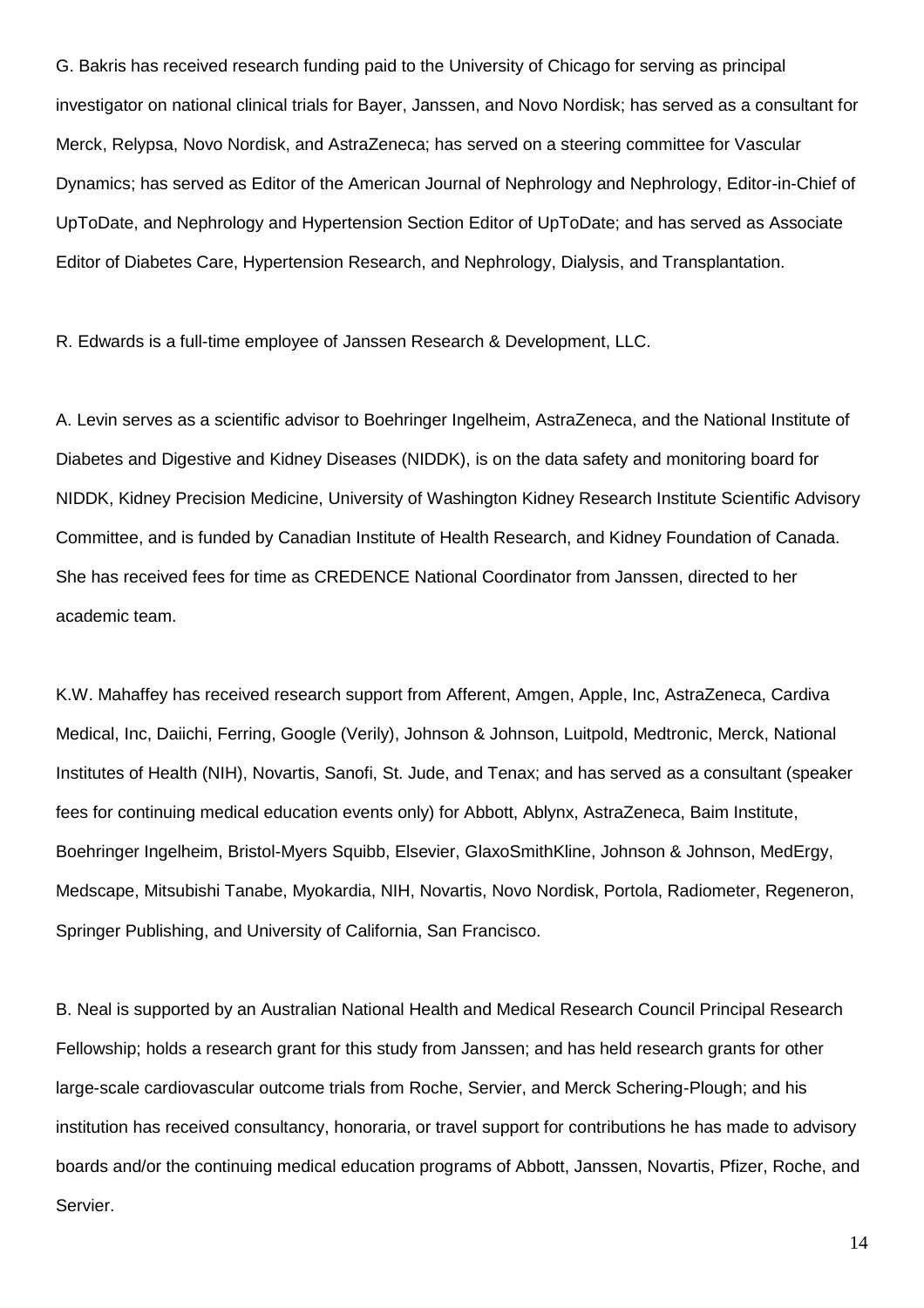C. Pollock has received honoraria for serving on advisory boards and as a speaker for Merck Sharpe & Dohme, AstraZeneca, and Boehringer Ingelheim/Eli Lilly.

N. Rosenthal is a full-time employee of Janssen Research & Development, LLC.

D.C. Wheeler has received fees and travel funding from Janssen for his role as a member of the CREDENCE steering committee. He has also received fees for advisory boards, steering committee roles, or scientific presentations from Amgen, AstraZeneca, Astellas, Bayer, Boehringer Ingelheim, GlaxoSmithKline, Mitsubishi, Mundipharma, Merck Sharpe and Dohme, Napp, Ono Pharma, Tricida, and Vifor Fresenius.

T. Wada has received research grants from Shiseido Company and honoraria for speaking from Kirin and Mitsubishi Tanabe Pharma Corporation.

V. Perkovic has received fees for advisory boards, steering committee roles, or scientific presentations from AbbVie, Astellas, AstraZeneca, Bayer, Baxter, Bristol-Myers Squibb, Boehringer Ingelheim, Dimerix, Durect, Eli Lilly, Gilead, GlaxoSmithKline, Janssen, Merck, Mitsubishi Tanabe, Mundipharma, Novartis, Novo Nordisk, Pfizer, PharmaLink, Relypsa, Retrophin, Sanofi, Servier, Vifor, and Tricida.

H.J.L. Heerspink is supported by a VIDI (917.15.306) grant from the Netherlands Organisation for Scientific Research and has served as a consultant for AbbVie, AstraZeneca, Bayer, Boehringer Ingelheim, Chinook, CSL Behring, Gilead, Janssen, NovoNordisk, Mundipharma, Mitsubishi Tanabe, and Retrophin; and has received grant support from AbbVie, AstraZeneca, Boehringer Ingelheim, and Janssen.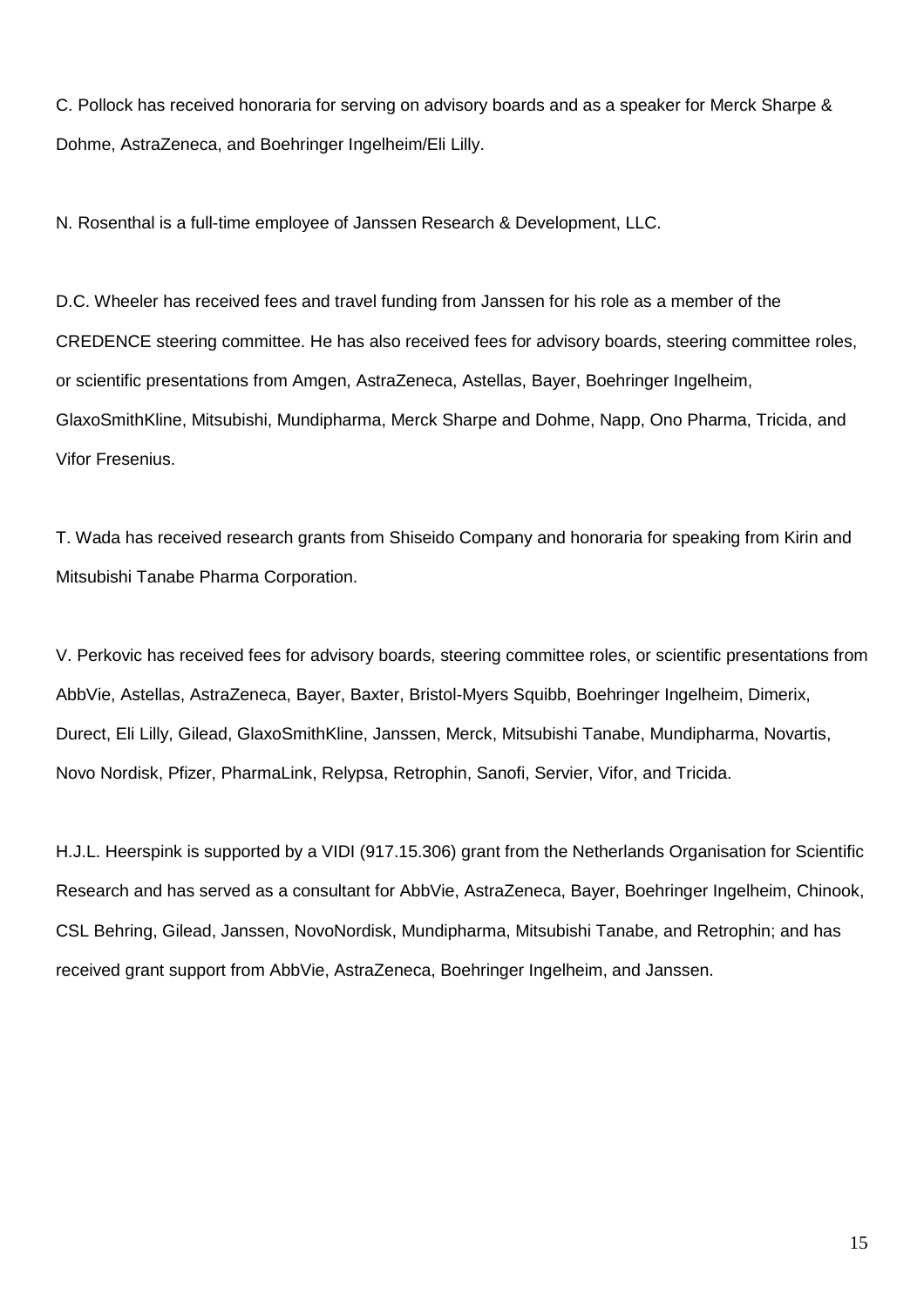# **References**

1. United States Renal Data System. 2017 USRDS annual data report: Epidemiology of kidney disease in the United States. . Bethesda, MD: National Institutes of Health, National Institute of Diabetes and Digestive and Kidney Diseases, 2017.

2. International Diabetes Federation. IDF Diabetes Atlas. 8th edition ed. Brussels, Belgium: International Diabetes Federation; 2017.

3. El-Achkar TM, Ohmit SE, McCullough PA, et al. Higher prevalence of anemia with diabetes mellitus in moderate kidney insufficiency: The Kidney Early Evaluation Program. *Kidney Int* 2005; **67**(4): 1483-8.

4. Idris I, Tohid H, Muhammad NA, et al. Anaemia among primary care patients with type 2 diabetes mellitus (T2DM) and chronic kidney disease (CKD): a multicentred cross-sectional study. *BMJ Open* 2018; **8**(12): e025125.

5. Fishbane S, Spinowitz B. Update on Anemia in ESRD and Earlier Stages of CKD: Core Curriculum 2018. *Am J Kidney Dis* 2018; **71**(3): 423-35.

6. Mehdi U, Toto RD. Anemia, diabetes, and chronic kidney disease. *Diabetes Care* 2009; **32**(7): 1320-6.

7. Pfeffer MA, Burdmann EA, Chen CY, et al. A trial of darbepoetin alfa in type 2 diabetes and chronic kidney disease. *N Engl J Med* 2009; **361**(21): 2019-32.

8. Palmer SC, Saglimbene V, Mavridis D, et al. Erythropoiesis-stimulating agents for anaemia in adults with chronic kidney disease: a network meta-analysis. *Cochrane Database Syst Rev* 2014; (12): CD010590.

9. Neal B, Perkovic V, Mahaffey KW, et al. Canagliflozin and Cardiovascular and Renal Events in Type 2 Diabetes. *N Engl J Med* 2017; **377**(7): 644-57.

10. Perkovic V, de Zeeuw D, Mahaffey KW, et al. Canagliflozin and renal outcomes in type 2 diabetes: results from the CANVAS Program randomised clinical trials. *Lancet Diabetes Endocrinol* 2018; **6**(9): 691- 704.

11. Perkovic V, Jardine MJ, Neal B, et al. Canagliflozin and Renal Outcomes in Type 2 Diabetes and Nephropathy. *N Engl J Med* 2019; **380**(24): 2295-306.

12. Lambers Heerspink HJ, de Zeeuw D, Wie L, Leslie B, List J. Dapagliflozin a glucose-regulating drug with diuretic properties in subjects with type 2 diabetes. *Diabetes Obes Metab* 2013; **15**(9): 853-62.

13. Zinman B, Wanner C, Lachin JM, et al. Empagliflozin, Cardiovascular Outcomes, and Mortality in Type 2 Diabetes. *N Engl J Med* 2015; **373**(22): 2117-28.

14. Maruyama T, Takashima H, Oguma H, et al. Canagliflozin Improves Erythropoiesis in Diabetes Patients with Anemia of Chronic Kidney Disease. *Diabetes Technol Ther* 2019; **21**(12): 713-20.

15. Jardine MJ, Mahaffey KW, Neal B, et al. The Canagliflozin and Renal Endpoints in Diabetes with Established Nephropathy Clinical Evaluation (CREDENCE) Study Rationale, Design, and Baseline Characteristics. *Am J Nephrol* 2017; **46**(6): 462-72.

16. World Health Organization. Haemoglobin concentrations for the diagnosis of anaemia and assessment of severity. 2011. https://apps.who.int/iris/handle/10665/85839 (Last accessed July 1, 2020). 17. Macdougall IC, Bock A, Carrera F, et al. The FIND-CKD study--a randomized controlled trial of intravenous iron versus oral iron in non-dialysis chronic kidney disease patients: background and rationale.

*Nephrol Dial Transplant* 2014; **29**(4): 843-50. 18. O'Lone EL, Hodson EM, Nistor I, Bolignano D, Webster AC, Craig JC. Parenteral versus oral iron therapy for adults and children with chronic kidney disease. *Cochrane Database Syst Rev* 2019; **2**: CD007857.

19. Daugirdas JT, Blake PG, Ing TS. Handbook of dialysis. 4th edition. Philadelphia: Lippincott, Williams and Wilkins; 2001.

20. Ling HZ, Flint J, Damgaard M, et al. Calculated plasma volume status and prognosis in chronic heart failure. *Eur J Heart Fail* 2015; **17**(1): 35-43.

21. Fudim M, Miller WL. Calculated Estimates of Plasma Volume in Patients With Chronic Heart Failure-Comparison With Measured Volumes. *J Card Fail* 2018; **24**(9): 553-60.

22. Mazer CD, Hare GMT, Connelly PW, et al. Effect of Empagliflozin on Erythropoietin Levels, Iron Stores, and Red Blood Cell Morphology in Patients With Type 2 Diabetes Mellitus and Coronary Artery Disease. *Circulation* 2020; **141**(8): 704-7.

23. Heerspink HJ, Perkins BA, Fitchett DH, Husain M, Cherney DZ. Sodium Glucose Cotransporter 2 Inhibitors in the Treatment of Diabetes Mellitus: Cardiovascular and Kidney Effects, Potential Mechanisms, and Clinical Applications. *Circulation* 2016; **134**(10): 752-72.

24. Steffanson BV, Heerspink HJ, Wheeler DC, et al. Correction of anemia by dapagliflozin in patients with type 2 diabetes. Washington DC, Kidney Week 2019. [https://www.asn-](https://www.asn-online.org/education/kidneyweek/2019/program-abstract.aspx?controlId=3236721)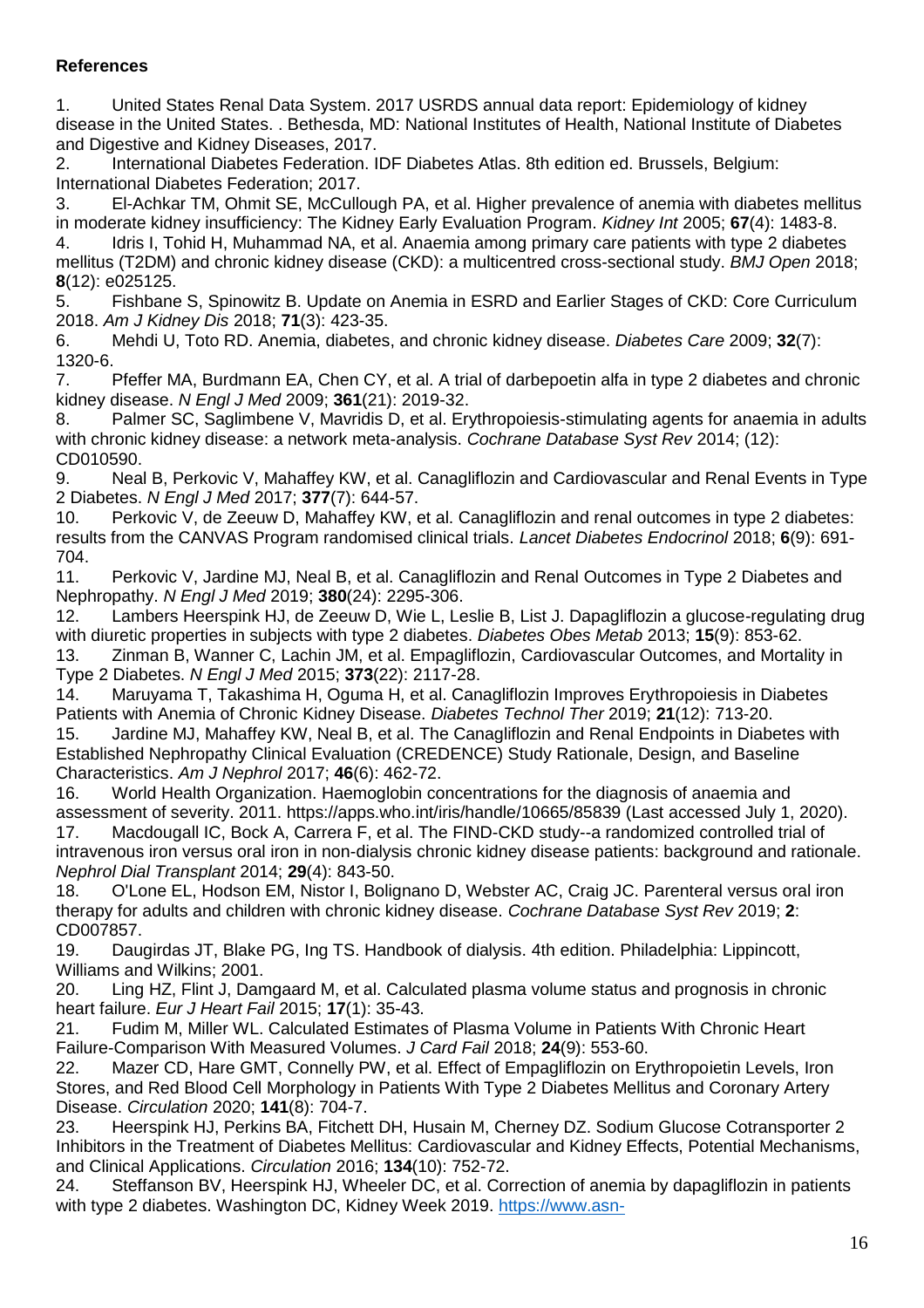[online.org/education/kidneyweek/2019/program-abstract.aspx?controlId=3236721](https://www.asn-online.org/education/kidneyweek/2019/program-abstract.aspx?controlId=3236721) (Last accessed July 1, 2020).

25. Ferrannini E, Baldi S, Frascerra S, et al. Renal Handling of Ketones in Response to Sodium-Glucose Cotransporter 2 Inhibition in Patients With Type 2 Diabetes. *Diabetes Care* 2017; **40**(6): 771-6. 26. Sano M, Goto S. Possible Mechanism of Hematocrit Elevation by Sodium Glucose Cotransporter 2 Inhibitors and Associated Beneficial Renal and Cardiovascular Effects. *Circulation* 2019; **139**(17): 1985-7. 27. Ghanim H, Abuaysheh S, Hejna J, et al. Dapagliflozin Suppresses Hepcidin And Increases

Erythropoiesis. *J Clin Endocrinol Metab* 2020; **105**(4).

28. Gupta N, Wish JB. Hypoxia-Inducible Factor Prolyl Hydroxylase Inhibitors: A Potential New Treatment for Anemia in Patients With CKD. *Am J Kidney Dis* 2017; **69**(6): 815-26.

29. Chen N, Hao C, Peng X, et al. Roxadustat for Anemia in Patients with Kidney Disease Not Receiving Dialysis. *N Engl J Med* 2019; **381**(11): 1001-10.

30. Eickhoff MK, Dekkers CCJ, Kramers BJ, et al. Effects of Dapagliflozin on Volume Status When Added to Renin-Angiotensin System Inhibitors. *J Clin Med* 2019; **8**(6).

31. Mayer B, Nemeth K, Krepuska M, et al. Vasopressin stimulates the proliferation and differentiation of red blood cell precursors and improves recovery from anemia. *Sci Transl Med* 2017; **9**(418).

32. Cherney DZ, Perkins BA, Soleymanlou N, et al. Renal hemodynamic effect of sodium-glucose cotransporter 2 inhibition in patients with type 1 diabetes mellitus. *Circulation* 2014; **129**(5): 587-97.

33. van Bommel EJM, Muskiet MHA, van Baar MJB, et al. The renal hemodynamic effects of the SGLT2 inhibitor dapagliflozin are caused by post-glomerular vasodilatation rather than pre-glomerular vasoconstriction in metformin-treated patients with type 2 diabetes in the randomized, double-blind RED trial. *Kidney Int* 2020; **97**(1): 202-12.

34. Inzucchi SE, Zinman B, Fitchett D, et al. How Does Empagliflozin Reduce Cardiovascular Mortality? Insights From a Mediation Analysis of the EMPA-REG OUTCOME Trial. *Diabetes Care* 2018; **41**(2): 356- 63.<br>35.

Li J, Neal B, Perkovic V, et al. Mediators of the effects of canagliflozin on kidney protection in patients with type 2 diabetes. *Kidney Int* 2020.

36. Li J, Woodward M, Perkovic V, et al. Mediators of the Effects of Canagliflozin on Heart Failure in Patients With Type 2 Diabetes. *JACC Heart Fail* 2020; **8**(1): 57-66.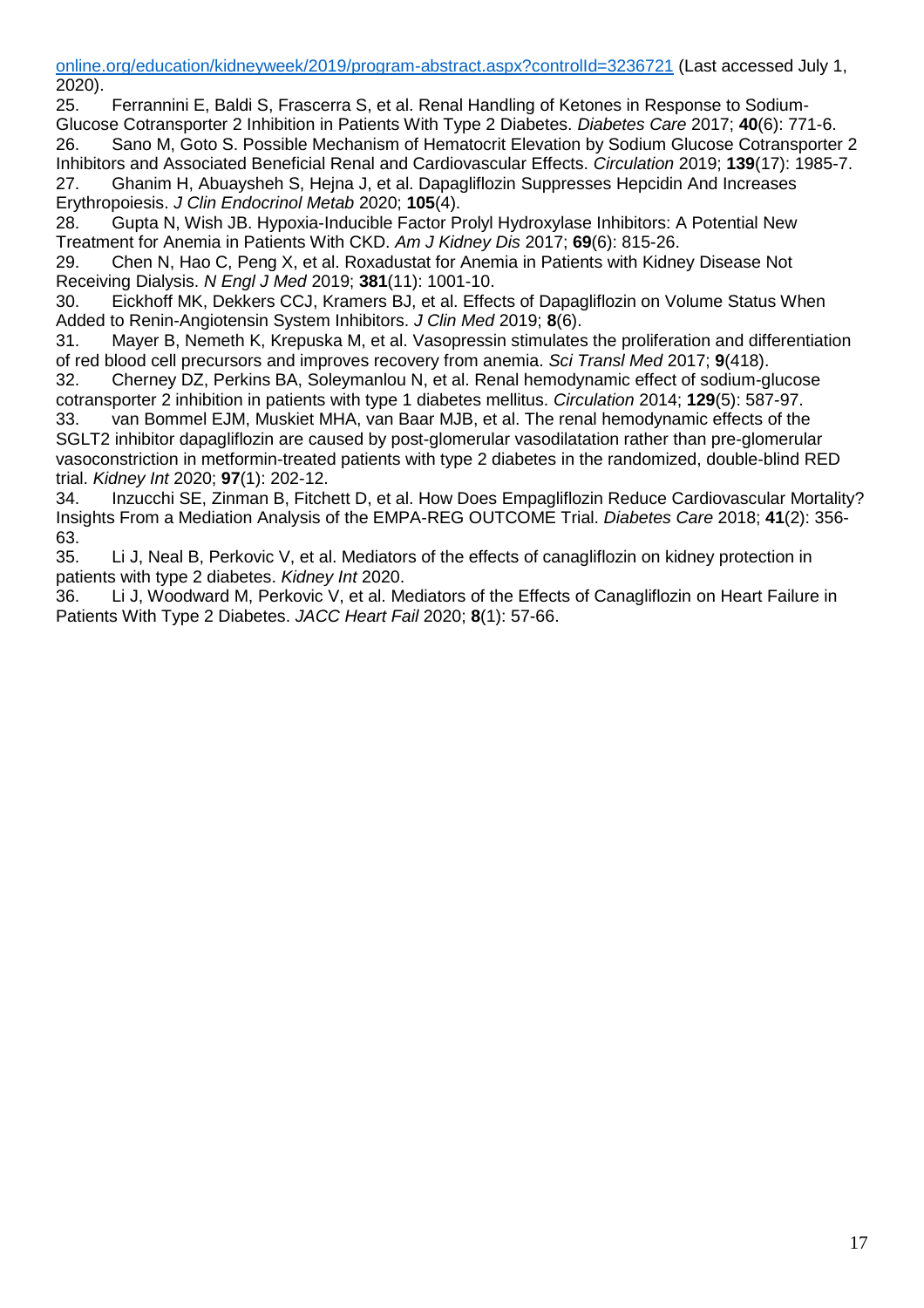Table 1: Baseline characteristics

| Characteristic                                        | Canagliflozin<br>$(n=2202)$ | Placebo<br>$(n=2199)$ |
|-------------------------------------------------------|-----------------------------|-----------------------|
| Age, years                                            | 62.9(9.2)                   | 63.2(9.2)             |
| Sex                                                   |                             |                       |
| Male                                                  | 1440 (65%)                  | 1467 (67%)            |
| Female                                                | 762 (35%)                   | 732 (33%)             |
| Race or ethnic group *1                               |                             |                       |
| White                                                 | 1487 (68%)                  | 1444 (66%)            |
| <b>Black</b>                                          | 112 (5%)                    | 112 (5%)              |
| Asian                                                 | 425 (19%)                   | 452 (21%)             |
| Other                                                 | 178 (8%)                    | 191 (9%)              |
| <b>Current smoker</b>                                 | 341 (16%)                   | 298 (14%)             |
| History of hypertension                               | 2131 (97%)                  | 2129 (97%)            |
| Duration of diabetes, years                           | 15.5(8.7)                   | 16.0(8.6)             |
| History of cardiovascular disease                     | 1113 (51%)                  | 1107 (50%)            |
| Haemoglobin, g/L *2                                   | 132.6(17.7)                 | 131.1(17.7)           |
| $<$ 100 g/L                                           | 59 (3%)                     | 58 (3%)               |
| 100 to <120 g/L                                       | 462 (21%)                   | 513 (23%)             |
| 120 to <130 g/L                                       | 438 (20%)                   | 449 (20%)             |
| $≥130$ g/L                                            | 1240 (56%)                  | 1176 (54%)            |
| Anaemia <sup>*3</sup>                                 | 769 (35%)                   | 830 (38%)             |
| Haematocrit, % *4                                     | 40.6(5.3)                   | 40.2(5.3)             |
| Erythrocyte count, x10 <sup>12</sup> /L <sup>*3</sup> | 4.49(0.58)                  | 4.45(0.59)            |
| Estimated plasma volume, mL                           | 2992-1 (623-7)              | 2996-7 (619-8)        |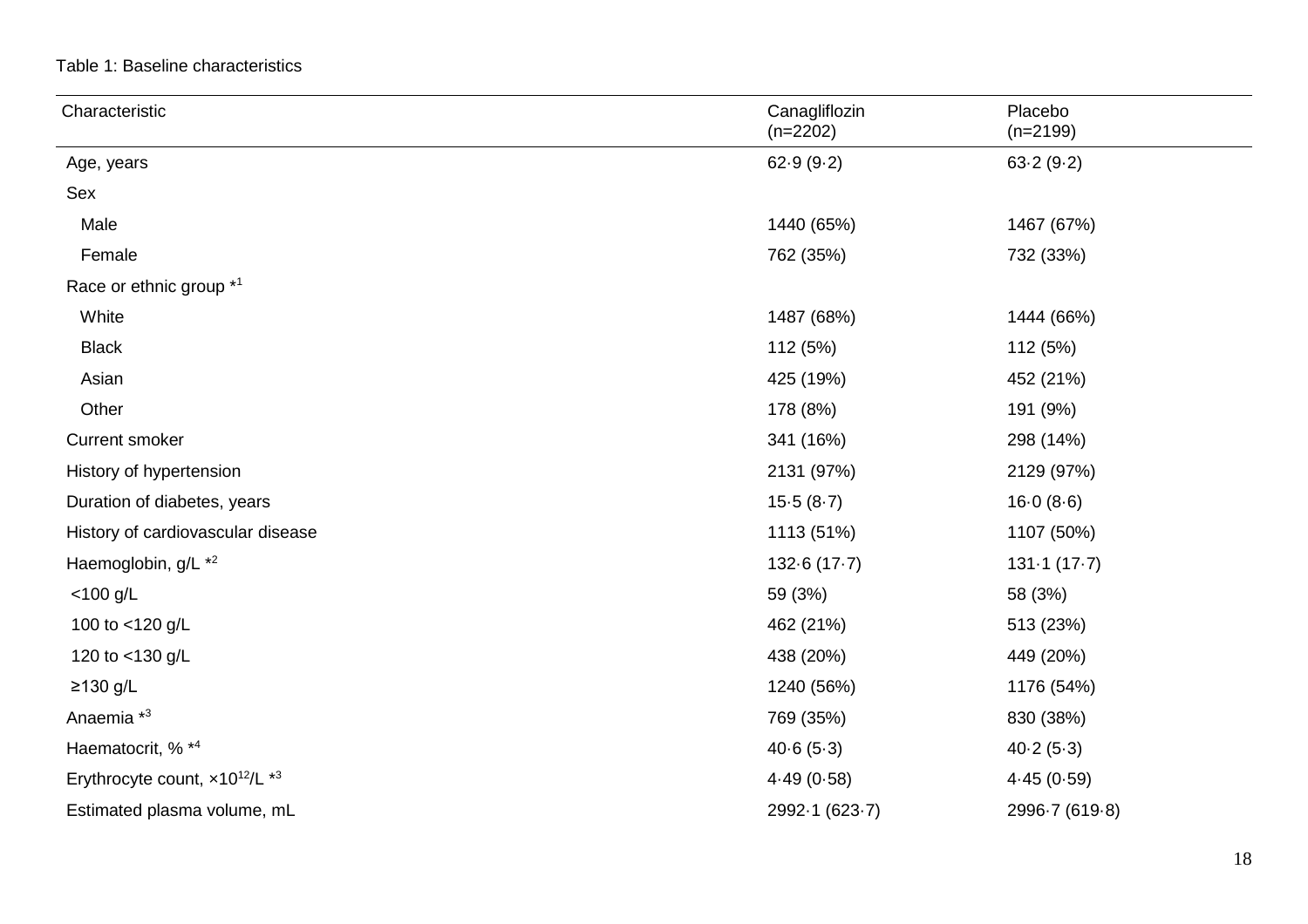| Body-mass index, kg/m <sup>2</sup>                     | 31.4(6.2)        | 31.3(6.2)                  |
|--------------------------------------------------------|------------------|----------------------------|
| Systolic blood pressure, mmHg                          | 139.8(15.6)      | 140.2(15.6)                |
| Diastolic blood pressure, mmHg                         | 78.2(9.4)        | 78.4(9.4)                  |
| Glycated haemoglobin, mmol/mol                         | 67 (14)          | 67(15)                     |
| Glycated haemoglobin, %                                | 8.3(1.3)         | 8.3(1.4)                   |
| Total protein, g/L *5                                  | 70.7(5.4)        | 70.8(5.5)                  |
| Serum albumin, g/L *5                                  | 39.5(3.8)        | 39.5(3.8)                  |
| Estimated glomerular filtration rate, mL/min/1.73 $m2$ | 56.3(18.2)       | 56.0(18.3)                 |
| Urinary albumin: creatinine ratio (IQR), mg/g          | 923.0 (459-1794) | $931 \cdot 0 (473 - 1868)$ |
| Iron preparation                                       | 123 (6%)         | 110(5%)                    |
| Erythropoiesis-stimulating agent                       | $18(0.8\%)$      | $15(0.7\%)$                |
| Vitamin B12 or folic acid                              | 93 (4%)          | 96 (4%)                    |
| <b>Diuretic</b>                                        | 1026 (47%)       | 1031 (47%)                 |

Data are mean (SD) or n (%). Percentages might not sum to 100% because of rounding. IQR denotes interquartile range.

\* <sup>1</sup> Race or ethnic group was reported by the patients. The designation "other" includes American Indian or Alaska Native, Native Hawaiian or other Pacific Islander, multiple, other, unknown, and not reported.

\*<sup>2</sup> Six patients (3 in each group) did not have baseline haemoglobin and erythrocyte measurements.

\* <sup>3</sup> Anaemia was defined as <130 g/L in men and <120 g/L in women according to the WHO guideline.

\* <sup>4</sup> Twenty-five patients (17 in the canagliflozin and 8 in the placebo group) did not have baseline haematocrit measurements.

\*<sup>5</sup> One and two patients (all in the canagliflozin group) did not have baseline total protein and albumin measurements.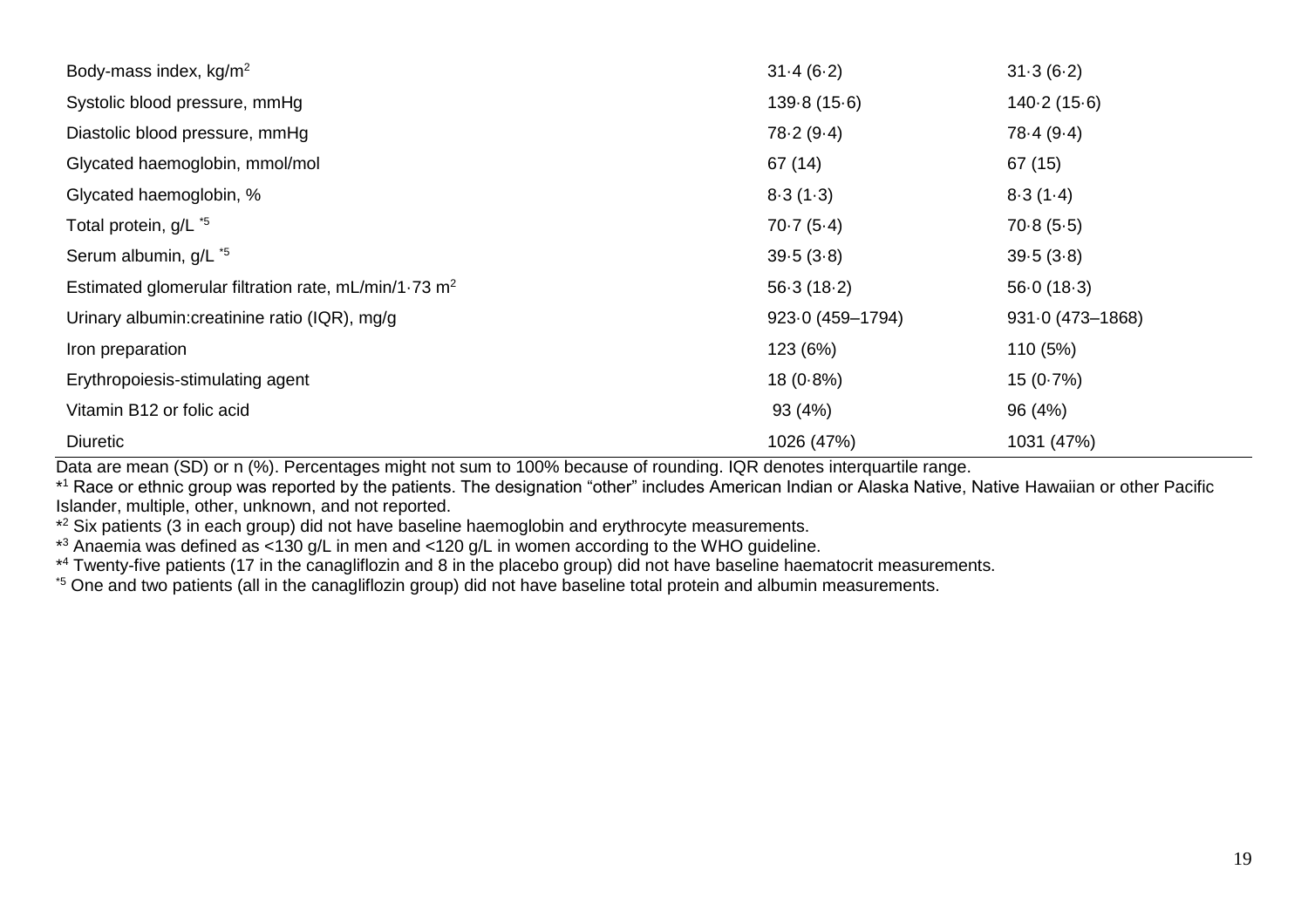Table 2: Effects of canagliflozin on haemoglobin in participant subgroups defined by baseline characteristics

|                              |                                                                                                                                            | N             |                  |                            | Mean (SD) haemoglobin       | Mean difference (95% CI) |                   |
|------------------------------|--------------------------------------------------------------------------------------------------------------------------------------------|---------------|------------------|----------------------------|-----------------------------|--------------------------|-------------------|
|                              |                                                                                                                                            |               |                  |                            | at baseline, g/L            | in haemoglobin           | P for interaction |
|                              |                                                                                                                                            | Canagliflozin | Placebo          | Canagliflozin              | Placebo                     | during follow-up, g/L    |                   |
| All participants             |                                                                                                                                            | 2043          | 2005             | 132.9(17.6)                | 131.5(17.4)                 | $7.1(6.4 - 7.8)$         |                   |
| Age (years)                  | $65$                                                                                                                                       | 1055          | 1108             | 130.8(18.5)                | 132.4(17.8)                 | $7.3(6.3-8.2)$           | 0.61              |
|                              | $\geq 65$                                                                                                                                  | 950           | 935              | 132.3(16.3)                | 133.6(17.4)                 | $6.9(6.0 - 7.8)$         |                   |
| Sex                          | Male                                                                                                                                       | 1334          | 1336             | 137.7(16.9)                | 135.6(17.3)                 | $8.0(7.1 - 8.8)$         | 0.0004            |
|                              | Female                                                                                                                                     | 709           | 669              | 124.0(15.2)                | 123.4(14.8)                 | $5.5(4.5-6.6)$           |                   |
| Anaemia                      | No                                                                                                                                         | 1347          | 1254             | 142.3(12.8)                | 141.6(12.7)                 | $7.3(6.5 - 8.1)$         | 0.54              |
|                              | Yes                                                                                                                                        | 696           | 751              | 114.8(9.8)                 | 114 $\cdot$ 7 (9 $\cdot$ 7) | $6.8(5.7 - 8.0)$         |                   |
| Haemoglobin (g/L)            | < 100                                                                                                                                      | 53            | 47               | 92.8(4.8)                  | 92.5(6.5)                   | $7.4(0.8 - 14.1)$        | 0.26              |
|                              | 100 to <120                                                                                                                                | 419           | 465              | 112.1(5.3)                 | $111 \cdot 7(5.5)$          | $5.9(4.4 - 7.3)$         |                   |
|                              | 120 to <130                                                                                                                                | 404           | 413              | 124.7(2.9)                 | 124.7(2.9)                  | $7.0(5.6-8.5)$           |                   |
|                              | $\geq 130$                                                                                                                                 | 1168          | 1080             | 145.1(11.4)                | 144.4(11.5)                 | $7.6(6.7 - 8.4)$         |                   |
| Haematocrit                  | <median< td=""><td>844</td><td>918</td><td>118.6(11.9)</td><td>118.4(11.6)</td><td><math>7.5(6.4 - 8.5)</math></td><td>0.45</td></median<> | 844           | 918              | 118.6(11.9)                | 118.4(11.6)                 | $7.5(6.4 - 8.5)$         | 0.45              |
|                              | $\geq$ median                                                                                                                              | 1185          | 1082             | 143.0(13.4)                | 142.7(13.4)                 | $7.0(6.1 - 7.8)$         |                   |
| Estimated plasma volume      | <median< td=""><td>986</td><td>944</td><td>136.8(18.0)</td><td>135.7(18.5)</td><td><math>6.7(5.7 - 7.6)</math></td><td>0.16</td></median<> | 986           | 944              | 136.8(18.0)                | 135.7(18.5)                 | $6.7(5.7 - 7.6)$         | 0.16              |
|                              | $\geq$ median                                                                                                                              | 1043          | 1056             | 129.2(16.3)                | 127.9(15.6)                 | $7.7(6.7-8.6)$           |                   |
| Iron preparation             | <b>No</b>                                                                                                                                  | 1930          | 1907             | 133.8(17.3)                | 132.3(17.3)                 | $7.2(6.5 - 7.9)$         | 0.41              |
|                              | Yes                                                                                                                                        | 113           | 98               | 118.8(16.2)                | 116.4(14.6)                 | $6.2(3.3-9.1)$           |                   |
| Erythropoiesis stimulating   | No                                                                                                                                         | 2028          | 1990             | $133 \cdot 1 (17 \cdot 6)$ | 131.7(17.4)                 | $7.1(6.5 - 7.8)$         | 0.70              |
| agent                        | Yes                                                                                                                                        | 15            | 15               | 115.9(12.3)                | 110.3(15.6)                 | $7.7(-1.5-17.0)$         |                   |
| Race or ethnic group         | White                                                                                                                                      | 1383          | 1313             | 134.6(17.1)                | 133.8(16.6)                 | $6.9(6.1 - 7.7)$         | 0.54              |
|                              | <b>Black</b>                                                                                                                               | 102           | 98               | 124.9(17.0)                | 126.9(17.9)                 | $5.6(2.9 - 8.3)$         |                   |
|                              | Asian                                                                                                                                      | 395           | 422              | 129.1(17.7)                | 123.9(17.4)                 | $7.9(6.5-9.3)$           |                   |
|                              | Other                                                                                                                                      | 163           | 172              | 132.8(19.3)                | 130.2(19.7)                 | $7.4(4.9-9.9)$           |                   |
| Smoker                       | <b>No</b>                                                                                                                                  | 1725          | 1741             | 131.9(17.5)                | 130.9(17.2)                 | $6.8(6.0 - 7.5)$         | 0.016             |
|                              | Yes                                                                                                                                        | 318           | 264              | 138.4(17.1)                | 135.8(8.7)                  | $8.9(7.2 - 10.5)$        |                   |
| History of hypertension      | <b>No</b>                                                                                                                                  | 65            | 65               | 126.6(17.9)                | 129.2(19.7)                 | $8.9(5.6 - 12.1)$        | 0.35              |
|                              | Yes                                                                                                                                        | 1978          | 1940             | 133.2(17.6)                | 131.6(17.4)                 | $7.0(6.4 - 7.7)$         |                   |
| History of cardiovascular    | No                                                                                                                                         | 1013          | 990              | $132 \cdot 1 (18 \cdot 0)$ | 130.5(17.3)                 | $6.9(6.0 - 7.8)$         | 0.57              |
| disease                      | Yes                                                                                                                                        | 1030          | 1015             | 133.8(17.2)                | 132.5(17.7)                 | $7.3(6.5-8.2)$           |                   |
| Duration of diabetes (years) | $\overline{5}$                                                                                                                             | 988           | 925              | 135.2(18.1)                | 133.4(18.2)                 | $7.7(6.7 - 8.7)$         | 0.078             |
|                              | $\geq 15$                                                                                                                                  | 1055          | 1080             | 130.8(16.9)                | 129.9(16.7)                 | $6.5(5.6 - 7.4)$         |                   |
| Body-mass index $(kg/m2)$    | $\overline{30}$                                                                                                                            | 920           | $\overline{947}$ | 131.7(17.8)                | 129.7(17.9)                 | $6.5(5.5 - 7.5)$         | 0.12              |
|                              | $\geq 30$                                                                                                                                  | 1119          | 1056             | 134.0(17.4)                | 133.2(16.9)                 | $7.6(6.7 - 8.5)$         |                   |
|                              | $≤140$                                                                                                                                     | 1117          | 1076             | 133.6(17.4)                | 132.5(17.9)                 | $6.9(6.0 - 7.8)$         | 0.47              |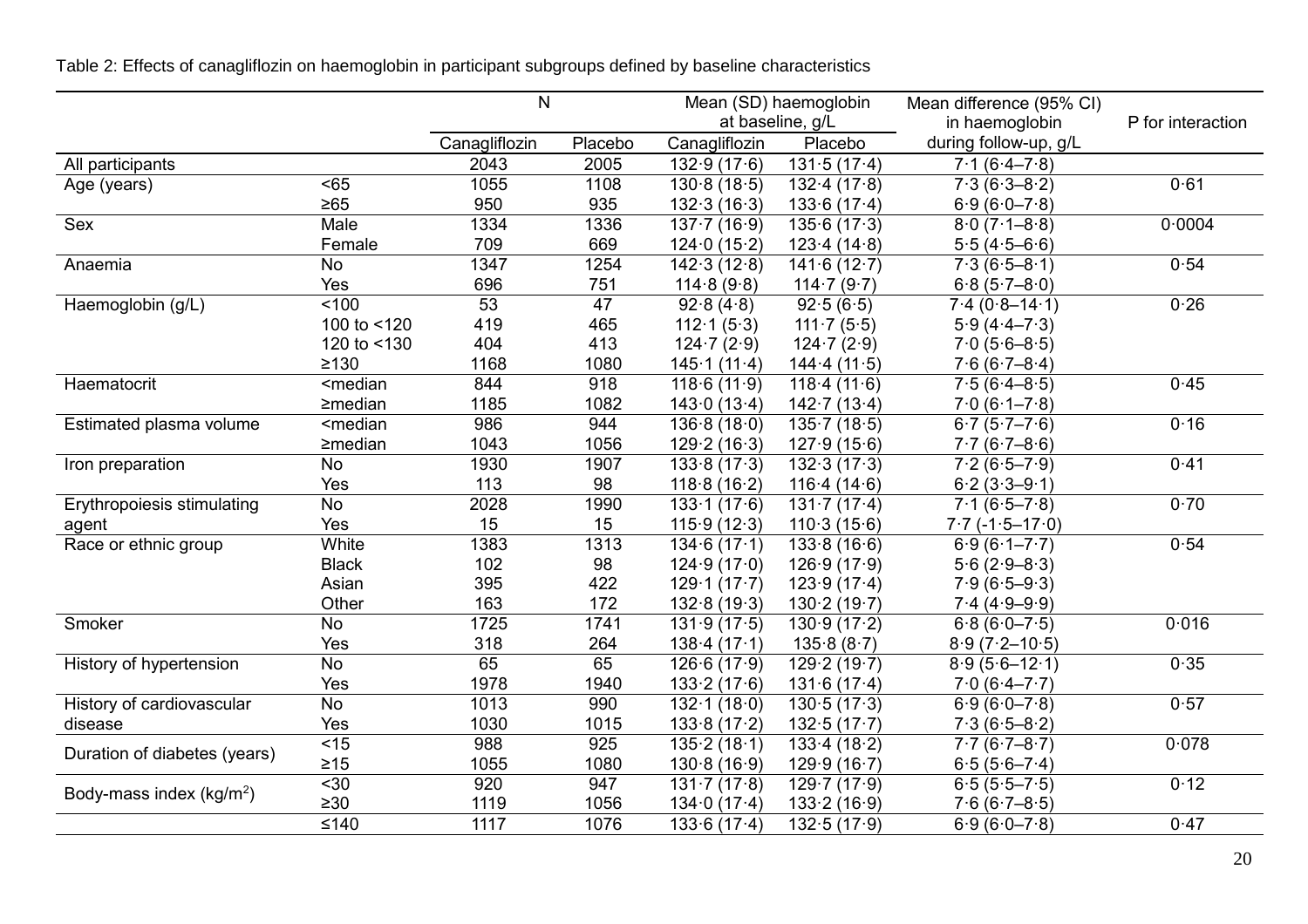| Systolic blood pressure<br>(mmHg)          | >140           | 926  | 929  | 132.1(17.9)               | 130.5(17.0) | $7.3(6.4-8.3)$   |      |
|--------------------------------------------|----------------|------|------|---------------------------|-------------|------------------|------|
| Glycated haemoglobin                       | $<8$ ( $<64$ ) | 953  | 948  | 132.1(17.5)               | 130.8(17.7) | $6.8(5.9 - 7.8)$ | 0.39 |
| $(\%$ [mmol/mol])                          | $≥8$ (≥64)     | 1090 | 1056 | 133.7(17.7)               | 132.2(17.3) | $7.3(6.4 - 8.2)$ |      |
| Total protein (g/L)                        | <60            | 47   | 40   | 124.2(22.1)               | 116.5(16.3) | $7.5(1.6-13.3)$  | 0.80 |
|                                            | ≥60            | 1996 | 1965 | 133.1(17.4)               | 131.8(17.4) | $7.1(6.4 - 7.8)$ |      |
|                                            | $35$           | 166  | 190  | 125.0(21.3)               | 120.7(17.2) | $6.9(6.0 - 7.8)$ | 0.47 |
| Serum albumin (g/L)                        | $\geq 35$      | 1877 | 1815 | 133.6(17.1)               | 132.7(17.1) | $7.1(6.4 - 7.8)$ |      |
|                                            | $30 - 45$      | 601  | 589  | 128.7(18.1)               | 127.4(17.6) | $7.6(6.3 - 8.9)$ | 0.61 |
| Estimated glomerular filtration            | $45 - 60$      | 594  | 580  | $131 \cdot 7(17 \cdot 9)$ | 130.5(18.0) | $7.2(6.0-8.4)$   |      |
| rate (mL/min/1 $\cdot$ 73 m <sup>2</sup> ) | $60 - 90$      | 848  | 836  | 136.8(16.2)               | 135.2(16.3) | $6.7(5.7 - 7.8)$ |      |
| Urinary albumin: creatinine ratio          | < 1000         | 1112 | 1069 | 134.4(16.8)               | 132.9(17.2) | $6.8(6.0 - 7.6)$ | 0.33 |
| (mg/g)                                     | ≥1000          | 931  | 936  | 131.2(18.4)               | 129.9(17.7) | $7.5(6.4 - 8.5)$ |      |
| <b>Diuretic</b>                            | <b>No</b>      | 1088 | 1066 | 133.9(17.6)               | 131.8(17.8) | $6.8(5.9 - 7.6)$ | 0.26 |
|                                            | Yes            | 955  | 939  | 131.9(7.6)                | 131.2(17.1) | $7.5(6.5 - 8.5)$ |      |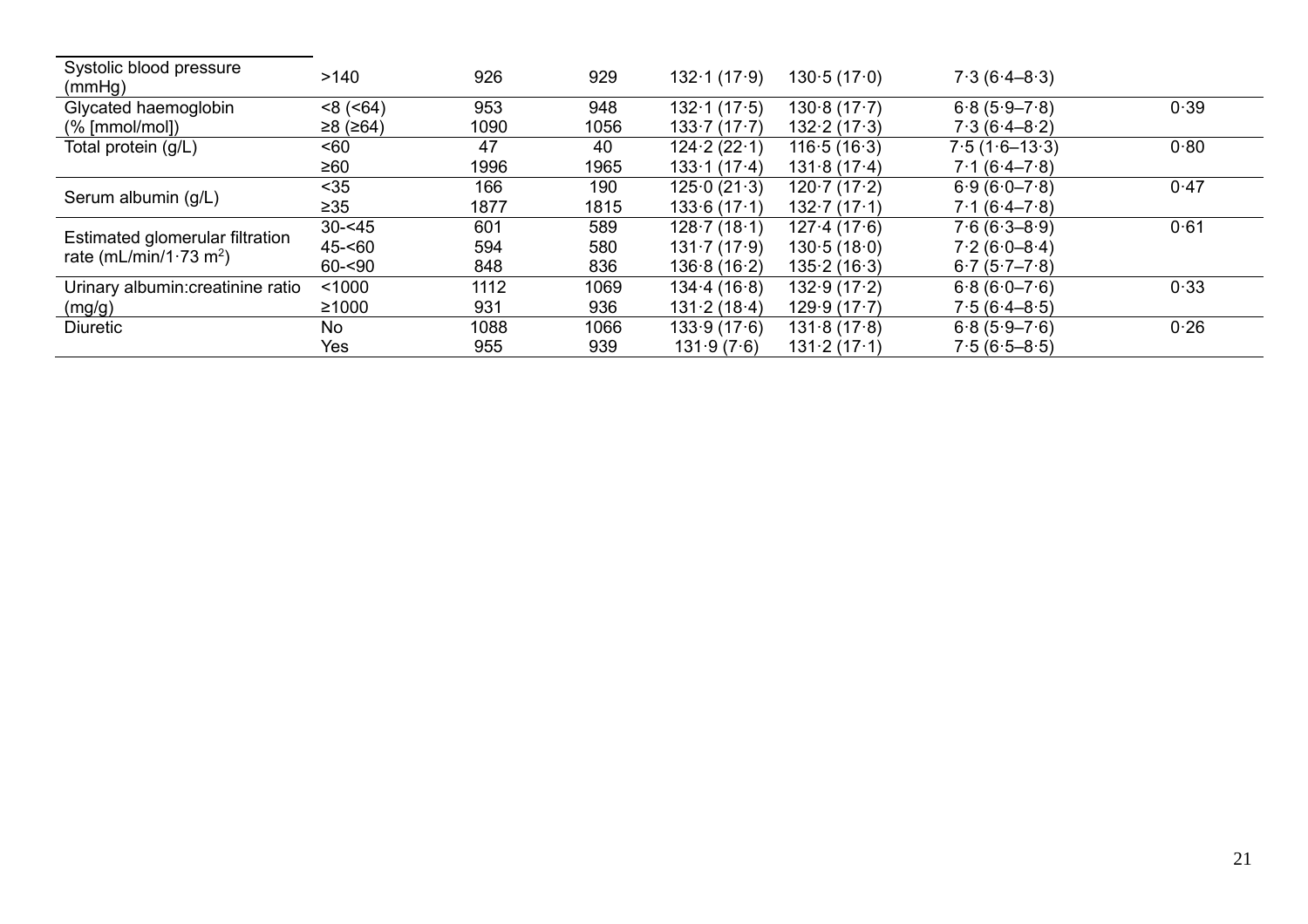

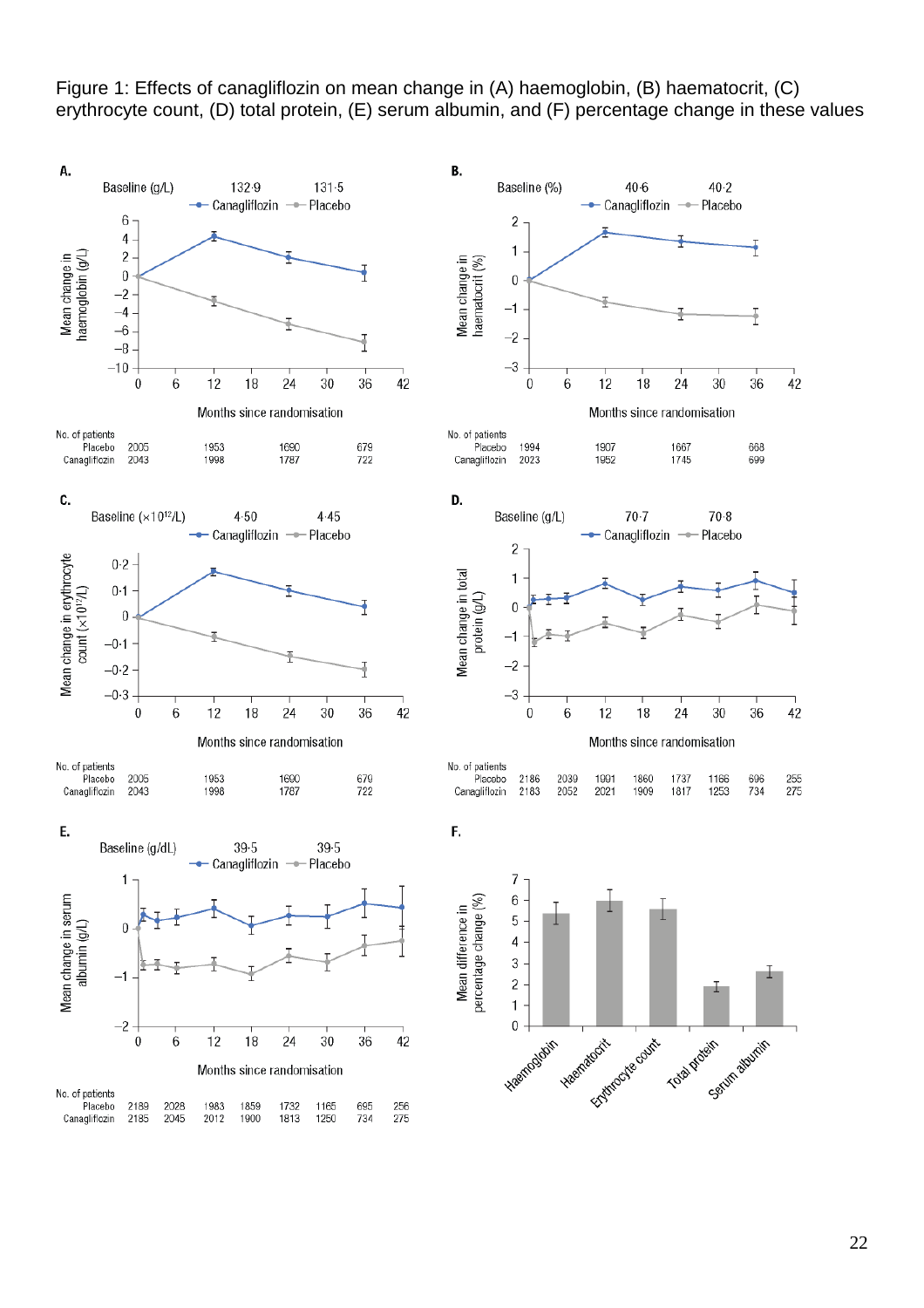Figure 2: Kaplan-Meier curves of effects of canagliflozin versus placebo on (A) anaemia or initiation of treatment for anaemia, (B) anaemia, (C) initiation of iron preparation, (D) initiation of erythropoiesis stimulating agent, and (E) blood transfusion.

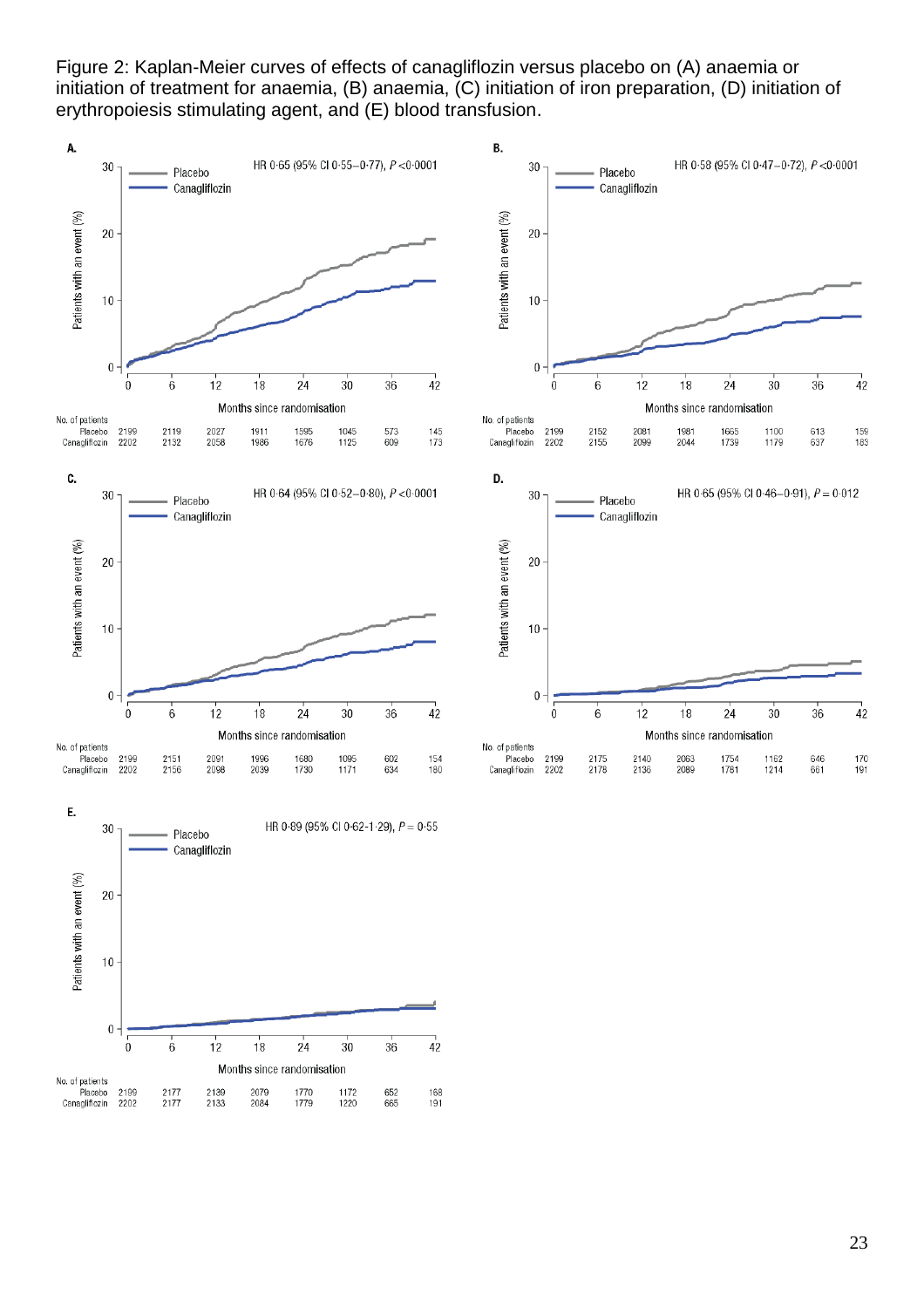Figure 3: Forest plot of effects of canagliflozin versus placebo on anaemia or initiation of treatment for anaemia

|                                                   | <b>Number of participants</b><br>with an event/total (%) |                      | Participants with an event<br>per 1000 patient-years |          | <b>Hazard ratio</b>      |                     |          |
|---------------------------------------------------|----------------------------------------------------------|----------------------|------------------------------------------------------|----------|--------------------------|---------------------|----------|
|                                                   | <b>Canagliflozin</b>                                     | Placebo              | Canagliflozin                                        | Placebo  | (95% CI)                 |                     | Pvalue   |
| Anaemia or initiation of<br>treatment for anaemia | 230/2202<br>$(10-4)$                                     | 343/2199<br>$(15-6)$ | 42.2                                                 | 64.9     | $H +$                    | $0.65(0.55 - 0.77)$ | < 0.0001 |
| Anaemia                                           | 134/2202<br>$(6-1)$                                      | 224/2199<br>$(10-2)$ | 23.9                                                 | $41 - 1$ | $\overline{\phantom{a}}$ | $0.58(0.47 - 0.72)$ | < 0.0001 |
| Initiation of iron preparation                    | 136/2202<br>(6.2)                                        | 207/2199<br>(9.4)    | $24-4$                                               | 37.9     | $\overline{\phantom{a}}$ | $0.64(0.52 - 0.80)$ | < 0.0001 |
| Initiation of erythropoiesis<br>stimulating agent | 56/2202<br>$(2-5)$                                       | 85/2199<br>(3.9)     | $9-8$                                                | $15-1$   | $\overline{\phantom{a}}$ | $0.65(0.46 - 0.91)$ | 0.012    |
| <b>Blood transfusion</b>                          | 54/2202<br>(2.5)                                         | 60/2199<br>$(2-7)$   | 9.5                                                  | $10-6$   | ⊷                        | $0.89(0.62 - 1.29)$ | 0.55     |
|                                                   |                                                          |                      |                                                      | 0.25     | 0.5<br>$1-0$<br>$2-0$    | $4-0$               |          |

Favours canagliflozin Favours placebo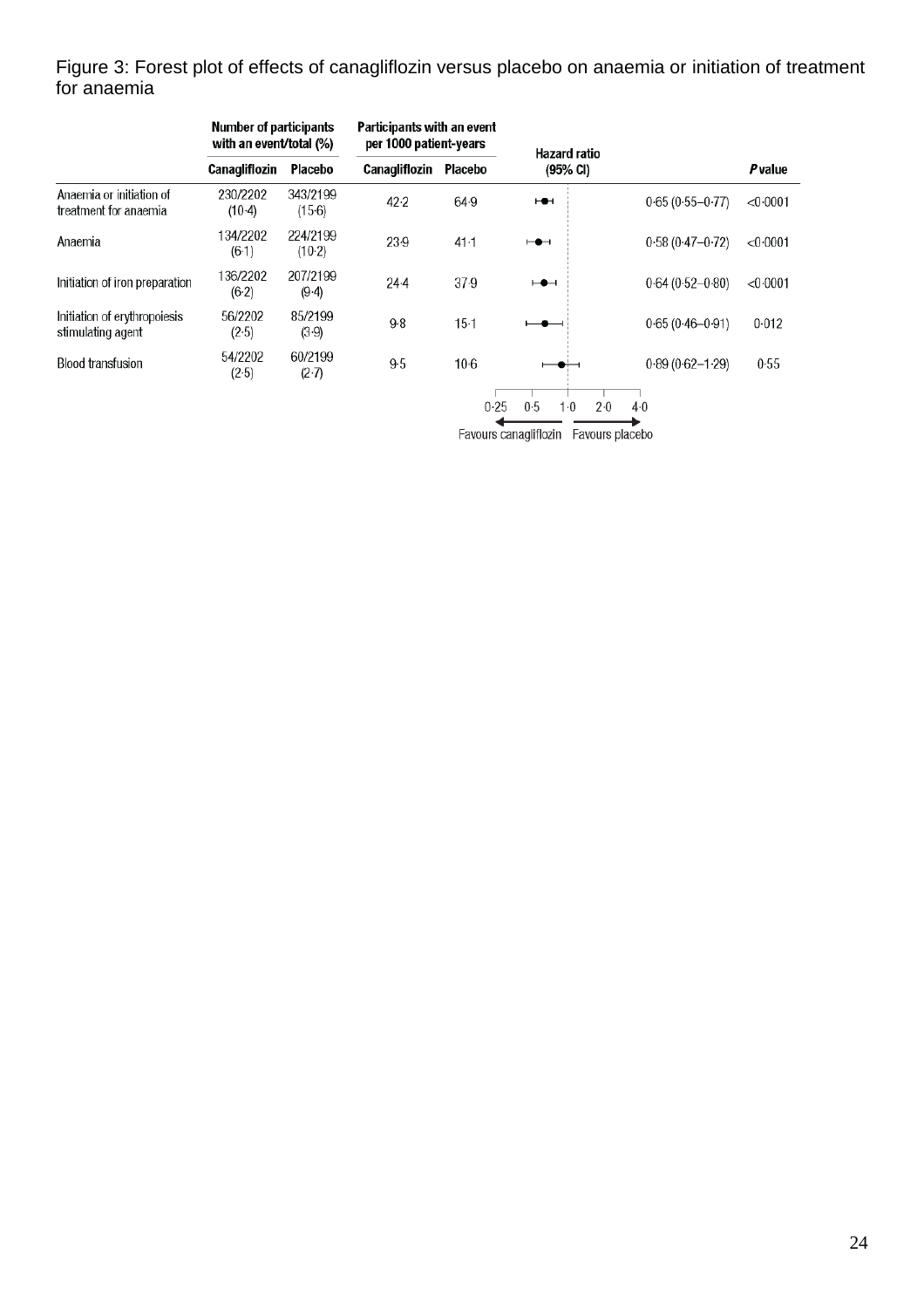|                                                                                                                                                                                                                    | with an event/total |          | per 1000 patient-years |                    | <b>Hazard ratio</b>                                      | Pfor        |
|--------------------------------------------------------------------------------------------------------------------------------------------------------------------------------------------------------------------|---------------------|----------|------------------------|--------------------|----------------------------------------------------------|-------------|
|                                                                                                                                                                                                                    | Canagliflozin       | Placebo  | Canagliflozin          | Placebo            | (95% CI)                                                 | interaction |
| Age (years)                                                                                                                                                                                                        |                     |          |                        |                    |                                                          |             |
| <65                                                                                                                                                                                                                | 116/1193            | 187/1151 | $39 - 7$               | $68-3$             | $0.58(0.46 - 0.73)$<br>$\overline{\phantom{a}}$          | 0.18        |
| $\geq 65$<br>Sex                                                                                                                                                                                                   | 114/1009            | 156/1048 | $45 - 1$               | $61-3$             | $0.73(0.57 - 0.93)$<br>$\bullet$                         |             |
| Male                                                                                                                                                                                                               | 137/1440            | 225/1467 | $37 - 8$               | $63 - 5$           | $0.60(0.48 - 0.74)$<br>⊢●⊣                               | 0.24        |
| Female                                                                                                                                                                                                             | 93/762              | 118/732  | $51-0$                 | $67 - 8$           | 0-74 (0-56-0-97)<br>$\bullet$                            |             |
| Anaemia                                                                                                                                                                                                            |                     |          |                        |                    |                                                          |             |
| No                                                                                                                                                                                                                 | 78/1430             | 120/1366 | $21 - 0$               | 34.7               | $0.59(0.45 - 0.79)$<br>$\overline{\phantom{0}}$<br>-0    | 0.32        |
| Yes                                                                                                                                                                                                                | 152/769             | 222/830  | $88 - 2$               | $122 - 1$          | $\overline{\phantom{a}}$<br>$0.72(0.59 - 0.89)$          |             |
| Haemoglobin (g/L)                                                                                                                                                                                                  |                     |          |                        |                    |                                                          |             |
| $<$ 100                                                                                                                                                                                                            | 24/59               | 25/58    | $240 - 1$              | $258 - 4$          | $0.93(0.53 - 1.63)$<br>Ð                                 | 0.40        |
| 100 to $<$ 120                                                                                                                                                                                                     | 95/462              | 140/513  | $92 - 0$               | 122-9              | $0.74(0.57 - 0.97)$<br>$-$                               |             |
| 120 to <130                                                                                                                                                                                                        | 50/438              | 87/449   | $46 - 8$               | $83 - 2$           | $0.56(0.40 - 0.79)$<br>$\bullet$ $\hspace{0.05cm}$       |             |
| $\geq 130$                                                                                                                                                                                                         | 61/1240             | 90/1176  | $18-8$                 | $30 - 1$           | 0-61 (0-44-0-85)<br>۰<br>$\overline{\phantom{0}}$        |             |
| Haematocrit                                                                                                                                                                                                        |                     |          |                        |                    |                                                          |             |
| <median< td=""><td>167/928</td><td>250/1010</td><td>76-6</td><td><math>109-3</math></td><td><math>0.60(0.43 - 0.82)</math><br/><math>\bullet</math> <math>\hspace{0.05cm}\dashv</math></td><td>0.41</td></median<> | 167/928             | 250/1010 | 76-6                   | $109-3$            | $0.60(0.43 - 0.82)$<br>$\bullet$ $\hspace{0.05cm}\dashv$ | 0.41        |
| ≥median                                                                                                                                                                                                            | 61/1257             | 92/1181  | $18-9$                 | $30-9$             | $0.71(0.58 - 0.86)$<br>$\overline{\phantom{a}}$          |             |
| Plasma volume                                                                                                                                                                                                      |                     |          |                        |                    |                                                          |             |
| <median< td=""><td>94/1053</td><td>140/1027</td><td><math>36 - 4</math></td><td><math>58-3</math></td><td><math>0.65(0.50 - 0.84)</math><br/><math>\bullet</math></td><td>0.88</td></median<>                      | 94/1053             | 140/1027 | $36 - 4$               | $58-3$             | $0.65(0.50 - 0.84)$<br>$\bullet$                         | 0.88        |
| ≥median<br>Iron preparation                                                                                                                                                                                        | 133/1126            | 201/1161 | $47-3$                 | $70-4$             | $-\bullet$<br>0-66 (0-53-0-82)                           |             |
| No                                                                                                                                                                                                                 | 211/2079            | 315/2089 | $40-9$                 | $62 - 5$           | $0.65(0.55 - 0.78)$<br>$\overline{\phantom{a}}$          | $0 - 81$    |
| Yes                                                                                                                                                                                                                | 19/123              | 28/110   | $65-3$                 | $114 - 1$          | $0.62(0.34 - 1.11)$                                      |             |
| Erythropoiesis stimulating agent                                                                                                                                                                                   |                     |          |                        |                    |                                                          |             |
| No                                                                                                                                                                                                                 | 229/2184            | 341/2184 | $42 - 3$               | $65-0$             | $\overline{\phantom{a}}$<br>$0.65(0.55 - 0.77)$          | $0 - 83$    |
| Yes                                                                                                                                                                                                                | 1/18                | 2/15     | $26 - 1$               | $54-2$             | $0.57(0.05 - 6.52)$                                      |             |
| Race or ethnic group                                                                                                                                                                                               |                     |          |                        |                    |                                                          |             |
| White                                                                                                                                                                                                              | 143/1487            | 183/1444 | $37-9$                 | $51-3$             | $0.74(0.59 - 0.92)$<br>$\overline{\phantom{a}}$          | $0 - 22$    |
| Black                                                                                                                                                                                                              | 19/112              | 23/112   | $68-3$                 | $85 - 4$           | $0.74(0.40 - 1.37)$                                      |             |
| Asian                                                                                                                                                                                                              | 48/425              | 93/452   | $47 - 8$               | $90 - 4$           | $0.53(0.38 - 0.76)$<br>$\overline{\phantom{0}}$          |             |
| Other                                                                                                                                                                                                              | 20/178              | 44/191   | $50-6$                 | $105 - 6$          | $0.47(0.28 - 0.80)$                                      |             |
| Smoker                                                                                                                                                                                                             |                     |          |                        |                    |                                                          |             |
| No                                                                                                                                                                                                                 | 199/1861            | 282/1901 | $43 - 2$               | $61-5$             | $0.70(0.58 - 0.84)$<br>⊢⊕⊣                               | 0.029       |
| Yes                                                                                                                                                                                                                | 31/341              | 61/298   | $37 - 0$               | $87 - 4$           | 0-42 (0-27-0-65)<br>⊣                                    |             |
| History of hypertension                                                                                                                                                                                            |                     |          |                        |                    |                                                          |             |
| No                                                                                                                                                                                                                 | 9/71                | 12/70    | $54-8$                 | 78.0               | $0.64(0.27 - 1.53)$                                      | 0.96        |
| Yes                                                                                                                                                                                                                | 221/2131            | 331/2129 | $41 - 8$               | $64-5$             | $0.65(0.55 - 0.77)$<br>$\mapsto$                         |             |
| History of cardiovascular disease                                                                                                                                                                                  |                     |          |                        |                    |                                                          |             |
| No                                                                                                                                                                                                                 | 99/1089             | 164/1092 | $36-3$                 | $62 - 0$           | $0.59(0.46 - 0.76)$<br>$\overline{\phantom{a}}$          | 0.30        |
| Yes                                                                                                                                                                                                                | 131/1113            | 179/1107 | $48 - 1$               | $67 - 8$           | $\overline{\phantom{a}}$<br>$0.70(0.56 - 0.88)$          |             |
| Duration of diabetes (years)<br>$<$ 15                                                                                                                                                                             | 88/1062             | 147/1010 | $33 - 7$               | $60 - 5$           | $0.56(0.43 - 0.72)$<br>$\overline{\phantom{a}}$          | 0.13        |
| $\geq$ 15                                                                                                                                                                                                          | 142/1140            | 196/1189 | $50-1$                 | $68 - 7$           | 0-72 (0-58-0-90)<br>$-\bullet$                           |             |
| Body mass index (kg/m <sup>2</sup> )                                                                                                                                                                               |                     |          |                        |                    |                                                          |             |
| $30$                                                                                                                                                                                                               | 117/998             | 175/1028 | 49-0                   | $73-2$             | $0.68(0.54 - 0.86)$<br>$-\bullet$                        | 0.63        |
| >30                                                                                                                                                                                                                | 112/1198            | 167/1168 | $36 - 7$               | $57 - 8$           | $\overline{\phantom{a}}$<br>$0.62(0.49 - 0.79)$          |             |
| Systolic blood pressure (mmHg)                                                                                                                                                                                     |                     |          |                        |                    |                                                          |             |
| ≤140                                                                                                                                                                                                               | 111/1205            | 161/1189 | $36 - 7$               | $55-8$             | $0.66(0.52 - 0.85)$<br>$\overline{\phantom{a}}$          | 0.81        |
| >140                                                                                                                                                                                                               | 119/997             | 182/1010 | 49-1                   | 75.9               | $0.64(0.50 - 0.80)$<br>$\overline{\phantom{a}}$          |             |
| Glycated haemoglobin (% [mmol/mol])                                                                                                                                                                                |                     |          |                        |                    |                                                          |             |
| $<8$ ( $<64$ )                                                                                                                                                                                                     | 119/1027            | 167/1029 | 46-6                   | 66-9               | $0.70(0.55 - 0.88)$<br>$\bullet$ $\hspace{0.05cm}$       | 0.42        |
| $≥8$ ( $≥64$ )                                                                                                                                                                                                     | 111/1174            | 176/1169 | $38-3$                 | $63 - 1$           | $0.61(0.48 - 0.77)$                                      |             |
| Total protein (q/L)                                                                                                                                                                                                |                     |          |                        |                    |                                                          |             |
| <60                                                                                                                                                                                                                | 13/53               | 21/47    | $112-8$                | 241.0              | $0.52(0.26 - 1.06)$                                      | 0.42        |
| $\geq 60$                                                                                                                                                                                                          | 217/2148            | 322/2152 | $40 - 7$               | $61-9$             | $0.66(0.55 - 0.78)$<br>$\overline{\phantom{a}}$          |             |
| Serum albumin (g/L)                                                                                                                                                                                                |                     |          |                        |                    |                                                          |             |
| <35                                                                                                                                                                                                                | 36/190              | 69/216   | $83 - 8$               | $158 - 1$          | $0.55(0.36 - 0.82)$                                      | 0.28        |
| $\geq 35$                                                                                                                                                                                                          | 194/2010            | 274/1983 | $38 - 7$               | $33-6$             | $0.68(0.57 - 0.82)$<br>⊢●⊣                               |             |
| Estimated glomerular filtration rate                                                                                                                                                                               |                     |          |                        |                    |                                                          |             |
| (mL/min/1-73 m <sup>2</sup> )                                                                                                                                                                                      |                     |          |                        |                    |                                                          |             |
| $30 - 45$                                                                                                                                                                                                          | 103/657             | 148/656  | $65-4$                 | $98 - 0$           | $0.67(0.52 - 0.86)$<br>$\bullet$ $\hspace{0.05cm}$       | 0.92        |
| $45 - 60$                                                                                                                                                                                                          | 65/640              | 102/639  | $40 - 8$               | $66 - 8$           | $0.62(0.45 - 0.84)$                                      |             |
| $60 - 90$                                                                                                                                                                                                          | 62/905              | 93/904   | $27 - 2$               | $41 - 4$           | $0.65(0.47 - 0.90)$                                      |             |
| Urinary albumin:creatinine ratio (mg/g)                                                                                                                                                                            |                     |          |                        |                    |                                                          |             |
| $<$ 1000                                                                                                                                                                                                           | 88/1185             | 126/1163 | $29 - 1$               | $43 - 4$           | $0.67(0.51 - 0.88)$<br>$\bullet$                         | 0.77        |
| >1000                                                                                                                                                                                                              | 142/1017            | 217/1036 | 58-6                   | $91 - 2$           | 0-64 (0-52-0-79)<br>$\overline{\phantom{a}}$             |             |
| Diuretic                                                                                                                                                                                                           |                     |          |                        |                    |                                                          |             |
| No<br>Yes                                                                                                                                                                                                          | 96/1176             | 173/1168 | $32-9$                 | $62-3$<br>$67 - 8$ | $0.52(0.41 - 0.67)$<br>$\overline{\phantom{a}}$          | 0.018       |
|                                                                                                                                                                                                                    | 134/1026            | 170/1031 | $53-0$                 |                    | $0.79(0.63 - 0.99)$<br>$-\bullet -$                      |             |
|                                                                                                                                                                                                                    |                     |          |                        |                    | 0.25<br>$0.5\,$<br>$1-0$<br>$2-0$                        |             |

# Figure 4: Forest plot of effects of canagliflozin versus placebo on anaemia or initiation of treatment<br>Number of participants Participants with an event

Favours canagliflozin Favours placebo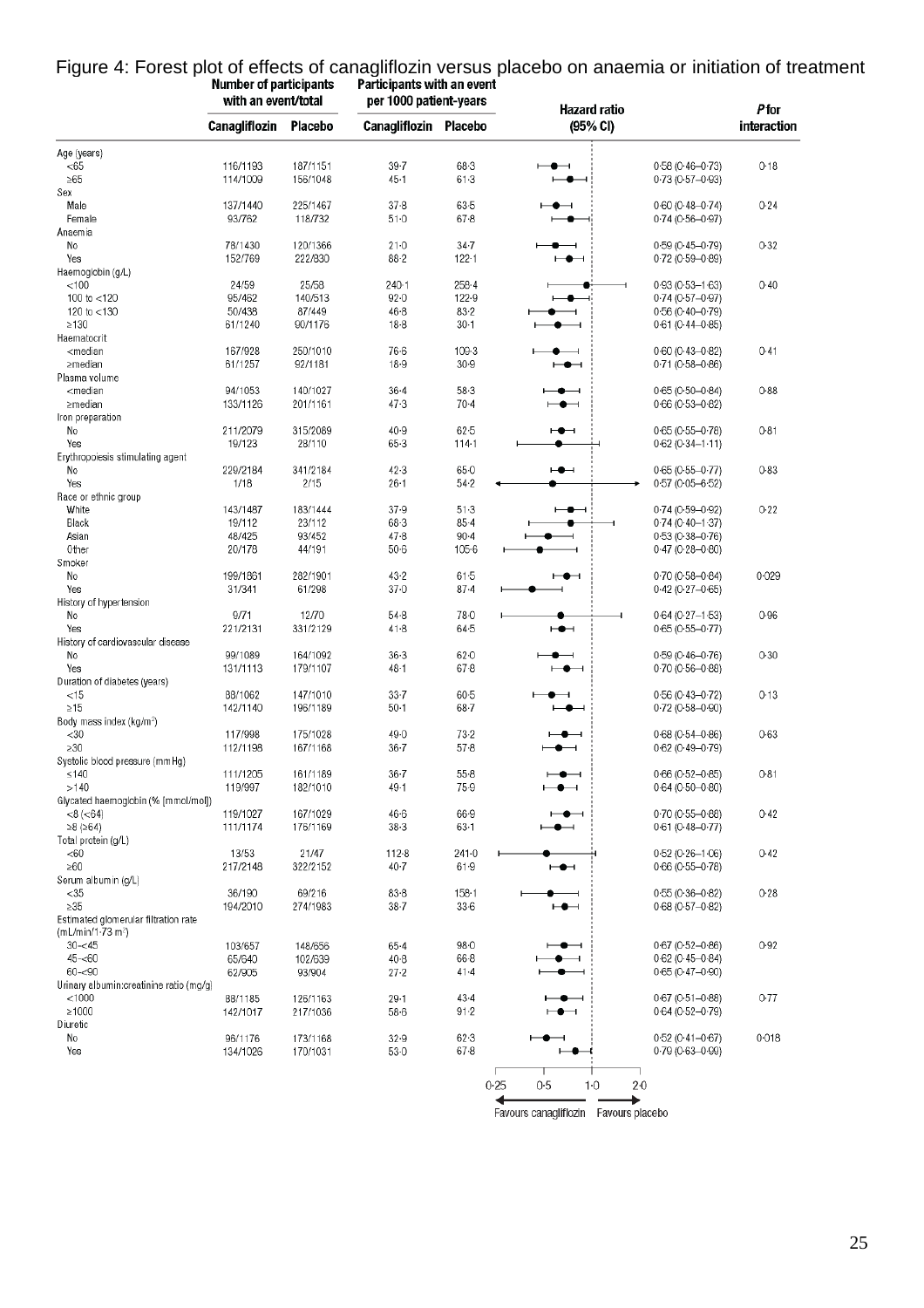#### **Supplementary appendix to: Effects of canagliflozin on anaemia in patients with type 2 diabetes and chronic kidney disease: a post-hoc analysis of the randomised, double-blind, multicentre CREDENCE trial**

**Supplemental table 1:** Detailed information about anaemia events

**Supplemental table 2:** Associations of the occurrence of the primary anaemia outcome and kidney, cardiovascular, and safety events

**Supplemental figure 1:** Forest plot of effects of canagliflozin versus placebo on (A) new-onset or worsening anaemia and (B) correction of anaemia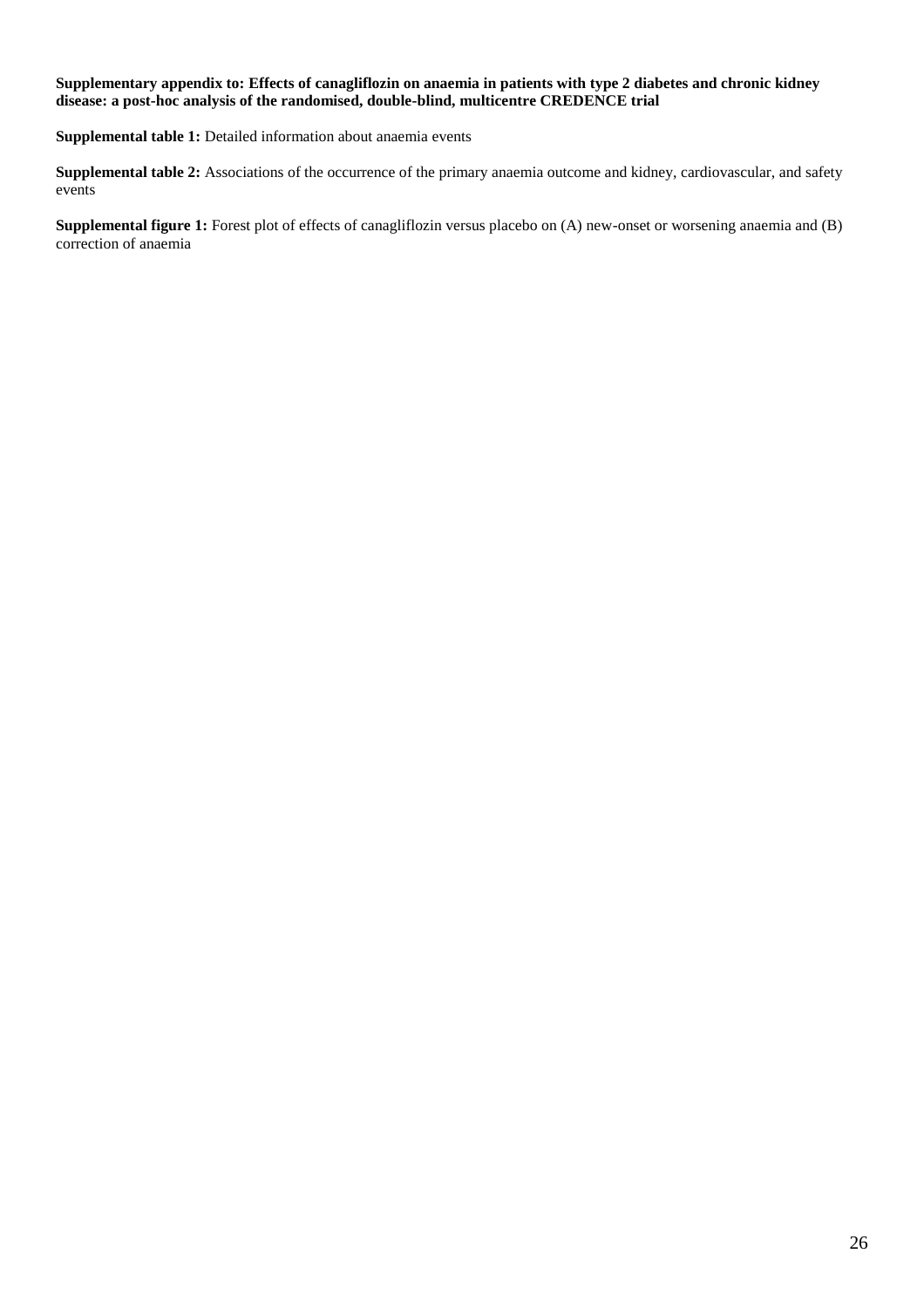# **Supplemental table 1:** Detailed information about anaemia events

|                                                    | <b>Total</b> | Canagliflozin | <b>Placebo</b> |
|----------------------------------------------------|--------------|---------------|----------------|
| Anaemia events                                     | 358          | 134           | 224            |
| Preferred term reported by investigators, n (%)    |              |               |                |
| Anaemia                                            | 286 (79.9)   | 107(79.9)     | 179(79.9)      |
| Iron deficiency anaemia                            | 26(7.3)      | 9(6.7)        | 17(7.6)        |
| Nephrogenic anaemia                                | 22(6.2)      | 9(6.7)        | 13(5.8)        |
| Haemorrhagic anaemia                               | 6(1.7)       | 2(1.5)        | 4(1.8)         |
| Pancytopenia                                       | 5(1.4)       | 1(0.8)        | 4(1.8)         |
| Bicytopenia                                        | 2(0.6)       | 1(0.8)        | 1(0.5)         |
| Anaemia vitamin B12 deficiency                     | 2(0.6)       | 2(1.5)        | 0(0)           |
| Anaemia folate deficiency                          | 1(0.3)       | 1(0.8)        | 0(0)           |
| Normocytic anaemia                                 | 3(0.8)       | 0(0)          | 3(1.3)         |
| Normochromic normocytic anaemia                    | 3(0.8)       | 1(0.8)        | 2(0.9)         |
| Hypochromic anaemia                                | 1(0.3)       | 1(0.8)        | 0(0)           |
| Microcytic anaemia                                 | 1(0.3)       | 0(0)          | 1(0.5)         |
| Drug action, n (%)                                 |              |               |                |
| Drug interrupted                                   | 27(7.5)      | 10(7.5)       | 17(7.6)        |
| Drug withdrawn                                     | $4(1-1)$     | 1(0.8)        | 3(1.3)         |
| Dose not changed                                   | 229(64.0)    | 82(61.2)      | 147(65.6)      |
| Not applicable                                     | 97(27.1)     | 40(29.9)      | 57 $(25.5)$    |
| Unknown                                            | 1(0.3)       | 1(0.8)        | 0(0)           |
| Serious anaemia events*, n (%)                     | 38(10.6)     | 17(12.7)      | 21(9.4)        |
| <b>Reasons for serious adverse</b> events, $n$ (%) |              |               |                |
| Required hospitalization                           | 35(92.1)     | 14(82.4)      | $21(100-0)$    |
| Prolong hospitalization                            | 3(7.9)       | 3(17.7)       | 0(0)           |
| Persistence or significant disability              | 2(5.3)       | 0(0)          | 2(9.5)         |
| Life threatening                                   | 3(7.9)       | 2(11.8)       | 1(4.8)         |
| Death                                              | 0(0)         | 0(0)          | 0(0)           |

\* Numbers do not add up since more than one reason could be reported per patient.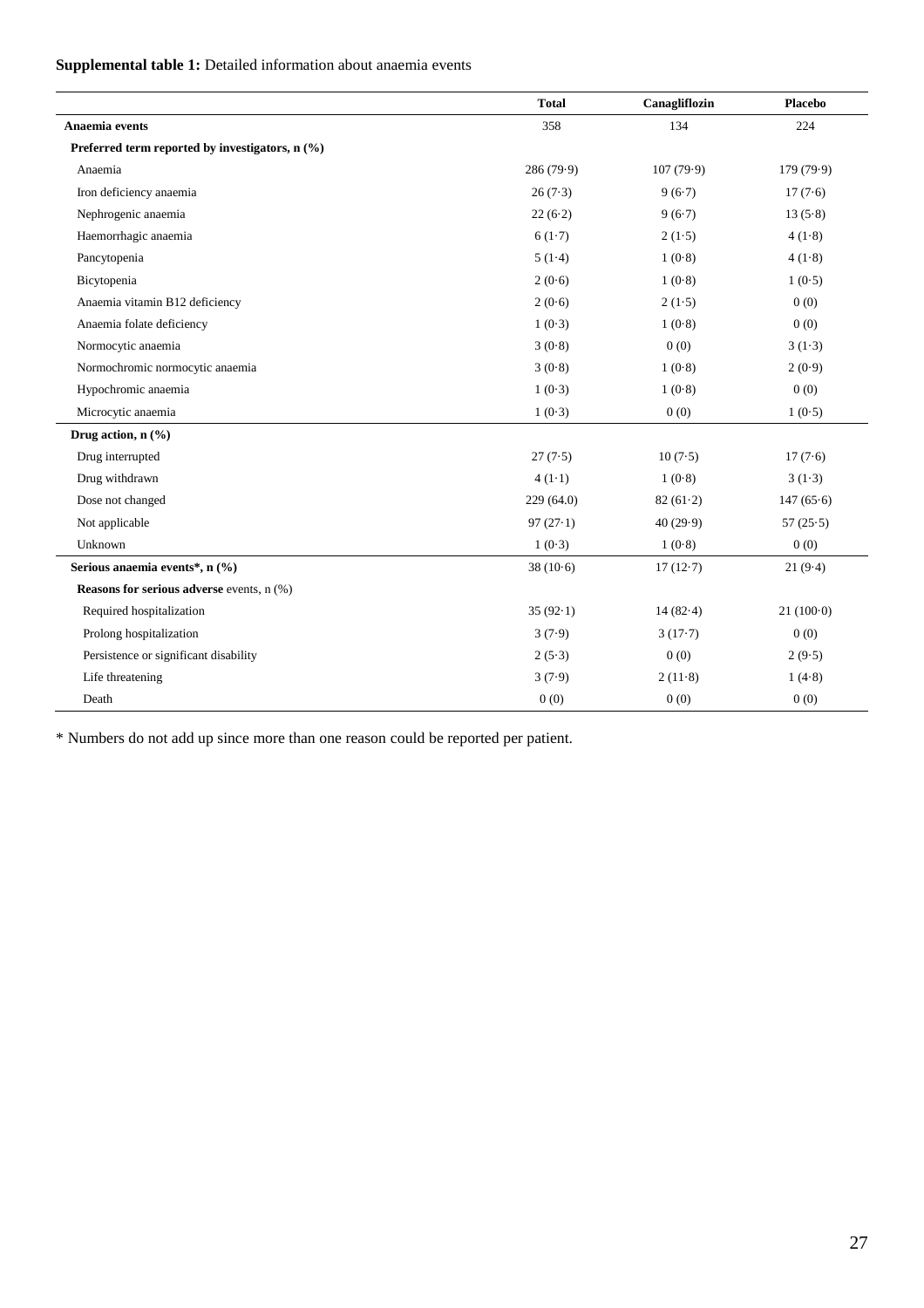#### **Supplemental table 2: Associations of the occurrence of the primary anaemia outcome and kidney, cardiovascular, and safety events**

|                                                                                                    | N of participants with<br>an event/total $(\% )$ |                  |            | Participants with an event<br>per 1000 patient-years | <b>Multivarible adjusted</b><br>hazard ratio (95% CI) | P value  |
|----------------------------------------------------------------------------------------------------|--------------------------------------------------|------------------|------------|------------------------------------------------------|-------------------------------------------------------|----------|
|                                                                                                    | <b>Yes</b>                                       | N <sub>0</sub>   | <b>Yes</b> | N <sub>0</sub>                                       |                                                       |          |
| Kidney and cardiovascular events                                                                   |                                                  |                  |            |                                                      |                                                       |          |
| Doubling of serum creatinine, end-stage<br>kidney disease, renal death, or<br>cardiovascular death | 118/498(23.7)                                    | 394/3828(10.3)   | $183 - 1$  | 40.0                                                 | $3.37(2.68-4.25)$                                     | < 0.0001 |
| Doubling of serum creatinine, end-stage<br>kidney disease, or renal death                          | 90/498(18.1)                                     | 215/3828(5.6)    | 139.8      | 21.8                                                 | $4.72(3.56 - 6.26)$                                   | < 0.0001 |
| Cardiovascular death, myocardial<br>infarction, or stroke                                          | 68/525(13.0)                                     | 373/3828 (9.7)   | $100-4$    | 38.3                                                 | $2.06(1.54 - 2.74)$                                   | < 0.0001 |
| Cardiovascular death or hospitalization<br>for heart failure                                       | 73/529(13.8)                                     | 318/3510(8.3)    | 106.3      | 32.3                                                 | $2.65(1.99-3.51)$                                     | < 0.0001 |
| Fatal or nonfatal stroke                                                                           | 16/556(2.8)                                      | 113/3828(3.0)    | 21.8       | $11-5$                                               | $1.91 (1.07 - 3.40)$                                  | 0.029    |
| <b>Safety events</b>                                                                               |                                                  |                  |            |                                                      |                                                       |          |
| Any adverse events other than anaemia                                                              | 467/573(81.5)                                    | 3135/3828 (81.9) | $2202-7$   | 854.6                                                | $1.47(1.32-1.63)$                                     | < 0.0001 |
| Any serious adverse events other than<br>anaemia                                                   | 288/573(50.3)                                    | 1280/3828(33.4)  | $570-1$    | 153.9                                                | $2.95(2.56 - 3.40)$                                   | < 0.0001 |
| Any renal related adverse events                                                                   | 151/573(26.4)                                    | 538/3828 (14.1)  | 244.0      | 57.5                                                 | $2.86(2.33 - 3.50)$                                   | < 0.0001 |
| Acute kidney injury                                                                                | 47/573(8.2)                                      | 143/3828(3.7)    | 65.8       | 14.6                                                 | $3.20(2.21-4.63)$                                     | < 0.0001 |

In participants who experienced the primary anaemia outcome, the time to the first occurrence of kidney, cardiovascular, and safety events after the anaemia outcome was assessed while in those who did not experience the anaemia outcome, the time from baseline was assessed. Kidney and cardiovascular events were excluded if they occurred before the anaemia outcome.

Hazard ratios (95% CI) were calculated with Cox proportional hazard regression and adjusted for baseline covariates including age, sex, race, current smoking, history of hypertension, history of heart failure, duration of diabetes, history of cardiovascular disease, body-mass index, systolic blood pressure, haemoglobin, glycated haemoglobin, eGFR, HDL cholesterol, LDL cholesterol, log-transformed triglycerides, diuretic use, randomised treatment (canagliflozin or placebo), and log-transformed urinary albumin-to-creatinine ratio.